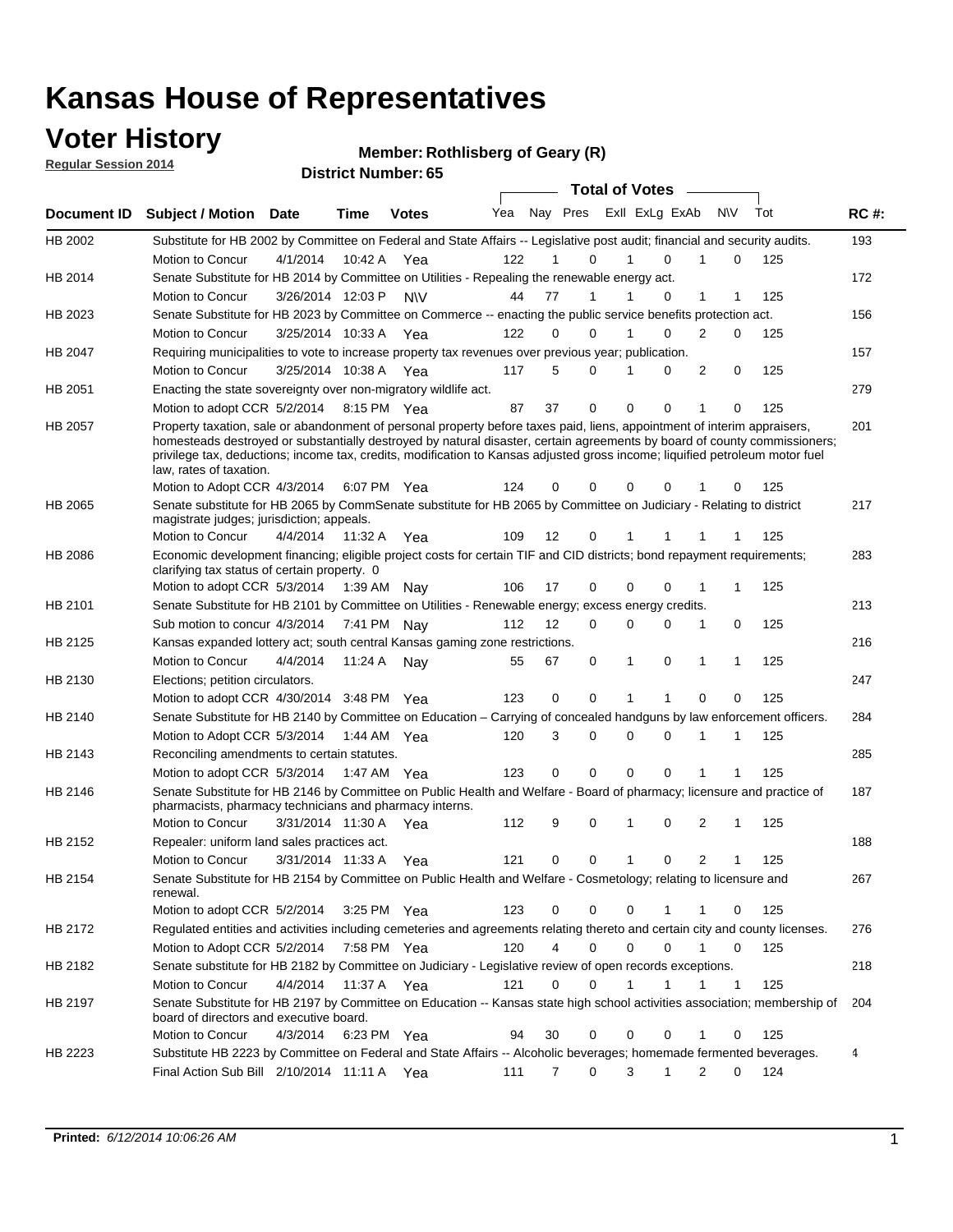| <b>Voter History</b><br><b>Regular Session 2014</b> |                                                                                                                                                                                                                                                                                                                                                                                                                                                                                                                                                                                                                                                                                                                                                                                                                                                                     |                       |             | <b>District Number: 65</b> | Member: Rothlisberg of Geary (R) |                |             |                       |                             |             |     |             |
|-----------------------------------------------------|---------------------------------------------------------------------------------------------------------------------------------------------------------------------------------------------------------------------------------------------------------------------------------------------------------------------------------------------------------------------------------------------------------------------------------------------------------------------------------------------------------------------------------------------------------------------------------------------------------------------------------------------------------------------------------------------------------------------------------------------------------------------------------------------------------------------------------------------------------------------|-----------------------|-------------|----------------------------|----------------------------------|----------------|-------------|-----------------------|-----------------------------|-------------|-----|-------------|
|                                                     |                                                                                                                                                                                                                                                                                                                                                                                                                                                                                                                                                                                                                                                                                                                                                                                                                                                                     |                       |             |                            |                                  |                |             | <b>Total of Votes</b> |                             |             |     |             |
|                                                     | Document ID Subject / Motion Date                                                                                                                                                                                                                                                                                                                                                                                                                                                                                                                                                                                                                                                                                                                                                                                                                                   |                       | Time        | <b>Votes</b>               | Yea                              |                | Nay Pres    |                       | Exll ExLg ExAb              | <b>NV</b>   | Tot | <b>RC#:</b> |
| HB 2223                                             | Substitute for HB 2223 by Committee on Federal and State Affairs-Alcoholic beverages; homemade fermented beverages;<br>microbrewery gallonage expanded; liquor license length of citizenship.<br>Motion to Concur                                                                                                                                                                                                                                                                                                                                                                                                                                                                                                                                                                                                                                                   | 4/3/2014              | 6:27 PM Yea |                            | 115                              | 9              | $\Omega$    | 0                     | $\Omega$<br>1               | 0           | 125 | 205         |
| HB 2231                                             | Senate Substitute for Substitute for HB 2231 by Committee on Ways and Means - Appropriations for FY 2014, FY 2015, FY<br>2016, FY 2017 and FY 2018 for various state agencies; capital improvement projects; claims against the state.<br>Motion to adopt CCR 5/2/2014 9:48 PM Nay                                                                                                                                                                                                                                                                                                                                                                                                                                                                                                                                                                                  |                       |             |                            | 70                               | 54             | 0           | $\Omega$              | 0<br>1                      | $\Omega$    | 125 | 282         |
| HB 2246                                             | Substitute for HB 2246 by Committee on Commerce, Labor and Economic Development - Peer review for certain licensed<br>technical professions.                                                                                                                                                                                                                                                                                                                                                                                                                                                                                                                                                                                                                                                                                                                        |                       |             |                            |                                  |                |             |                       |                             |             |     | 38          |
| HB 2246                                             | <b>EFA Sub Bill</b><br>Substitute for HB 2246 by Committee on Commerce, Labor and Economic Development - Peer review for certain licensed<br>technical professions.                                                                                                                                                                                                                                                                                                                                                                                                                                                                                                                                                                                                                                                                                                 | 2/21/2014 1:34 PM Yea |             |                            | 120                              | 0              | $\Omega$    | 1                     | 0<br>2                      |             | 124 | 260         |
|                                                     | Motion to Concur                                                                                                                                                                                                                                                                                                                                                                                                                                                                                                                                                                                                                                                                                                                                                                                                                                                    | 5/2/2014              | 11:40 A Yea |                            | 124                              | 0              | 0           | 0                     | 0                           | 0           | 125 |             |
| HB 2272                                             | Kansas expanded lottery act; southeast Kansas gaming zone; privilege fee and investment threshold amount reduced.                                                                                                                                                                                                                                                                                                                                                                                                                                                                                                                                                                                                                                                                                                                                                   |                       |             |                            |                                  |                |             |                       |                             |             |     | 200         |
| HB 2296                                             | Motion to Concur<br>Campaign finance; permitted uses of campaign funds; increased exemption amount for certain candidates; contributor<br>information; lobbyist filings.                                                                                                                                                                                                                                                                                                                                                                                                                                                                                                                                                                                                                                                                                            | 4/2/2014              | 4:18 PM Nay |                            | 84                               | 36             | 0           | 0                     | 0                           | 4           | 125 | 248         |
|                                                     | Motion to adopt CCR 4/30/2014 3:53 PM Yea                                                                                                                                                                                                                                                                                                                                                                                                                                                                                                                                                                                                                                                                                                                                                                                                                           |                       |             |                            | 119                              | 4              | 0           | 1                     | $\Omega$                    | $\mathbf 0$ | 125 |             |
| HB 2296                                             | Campaign finance; permitted uses of campaign funds; increased exemption amount for certain candidates; contributor<br>information; lobbyist filings.<br>Motion to Override                                                                                                                                                                                                                                                                                                                                                                                                                                                                                                                                                                                                                                                                                          | 5/30/2014 10:24 A Yea |             |                            | 96                               | 5              | $\Omega$    | 0                     | $\mathbf 0$<br>0            | 24          | 125 | 287         |
| HB 2298                                             | Veto<br>Senate Sub for HB 2298 by Committee on Judiciary - Uniform controlled substances act. Senate Sub for HB 2298 by<br>Committee on Judiciary - Uniform controlled substances act.<br>Motion to Concur                                                                                                                                                                                                                                                                                                                                                                                                                                                                                                                                                                                                                                                          | 4/3/2014              | 6:40 PM Yea |                            | 123                              | 1              | 0           | 0                     | $\mathbf 0$<br>1            | 0           | 125 | 209         |
| HB 2303                                             | Relating to driver's license fees; driving under the influence equipment fund.                                                                                                                                                                                                                                                                                                                                                                                                                                                                                                                                                                                                                                                                                                                                                                                      |                       |             |                            |                                  |                |             |                       |                             |             |     | 1           |
|                                                     | Motion to adopt CCR 1/22/2014 11:45 A                                                                                                                                                                                                                                                                                                                                                                                                                                                                                                                                                                                                                                                                                                                                                                                                                               |                       |             | Nav                        | 109                              | 11             | 0           | 1                     | 0<br>4                      | 0           | 125 |             |
| HB 2312                                             | Local governments; investment of idle funds; changes.                                                                                                                                                                                                                                                                                                                                                                                                                                                                                                                                                                                                                                                                                                                                                                                                               |                       |             |                            |                                  |                |             |                       |                             |             |     | 253         |
|                                                     | <b>Motion to Concur</b>                                                                                                                                                                                                                                                                                                                                                                                                                                                                                                                                                                                                                                                                                                                                                                                                                                             | 5/1/2014              | 4:31 PM Yea |                            | 123                              | $\overline{2}$ | $\mathbf 0$ | 0                     | $\mathbf{0}$<br>$\mathbf 0$ | $\mathbf 0$ | 125 |             |
| HB 2338                                             | Substitute for HB 2338 by Committee on Ways and Means - Judicial branch; supplemental appropriation for fiscal year 2015,<br>judiciary operations; increasing various docket fees and creating new docket fees; annually, allowing the allocation of a budget<br>for each judicial district court operations, chief judge would have the authority to expend funds as necessary to carry out the<br>functions of such district if such chief judge elected to do so, including establishing what court personnel are necessary and<br>their compensation; district court judges in judicial district elect chief judge and court of appeals judges elect chief judge of the<br>court of appeals; district judge and district magistrate judge vacancies; statutory authority for longevity bonus for judicial<br>branch employees repealed; nonseverability clause. |                       |             |                            |                                  | 57             |             | 0                     | 0<br>2                      |             | 125 | 229         |
| HB 2378                                             | Motion to Adopt CCR 4/4/2014<br>Senate Substitute for HB 2378 by Committee on Assessment and Taxation - Providing sales tax exemption for sales of certain 189                                                                                                                                                                                                                                                                                                                                                                                                                                                                                                                                                                                                                                                                                                      |                       | 7:17 PM Yea |                            | 66                               |                | 0           |                       |                             | 0           |     |             |

Senate Substitute for HB 2378 by Committee on Assessment and Taxation - Providing sales tax exemption for sales of certain 189 machinery and equipment used for surface mining activities.

3/31/2014 Motion to Concur Yea 125 11:35 A 117 4 0 0 21 1 Senate Substitute for HB 2389 by Committee on Judiciary - Crimes and criminal procedure; mistreatment of a dependent adult 277 Motion to Adopt CCR 5/2/2014 8:05 PM Yea 123 1 0 0 0 1 0 125 HB 2389 or an elder person; RICO; warrants; discharge of certain persons; appeals. 28  $2/21/2014$   $11.13$   $\Delta$ HB 2398 Relating to the Kansas revised limited liability company act.

|         | <b>Final Action</b><br>Amended                                                    | 2/21/2014 11:13 A |         | Yea | 120 |    |  | 2 | 124 |     |
|---------|-----------------------------------------------------------------------------------|-------------------|---------|-----|-----|----|--|---|-----|-----|
| HB 2402 | National day of the cowboy.                                                       |                   |         |     |     |    |  |   |     | 163 |
|         | Final Action                                                                      | 3/26/2014         | 10:55 A | Yea | 116 |    |  |   | 125 |     |
| HB 2417 | Expansion of rural opportunity zones.                                             |                   |         |     |     |    |  |   |     | 61  |
|         | Final Action<br>Amended                                                           | 2/27/2014         | 10:16 A | Yea | 104 | 19 |  |   | 124 |     |
| HB 2418 | Adult care home licensure act; removal of outdated rule and regulation reference. |                   |         |     |     |    |  |   |     |     |
|         | <b>Final Action</b>                                                               | 2/12/2014         | 11:20 A | Yea | 121 | 0  |  |   | 124 |     |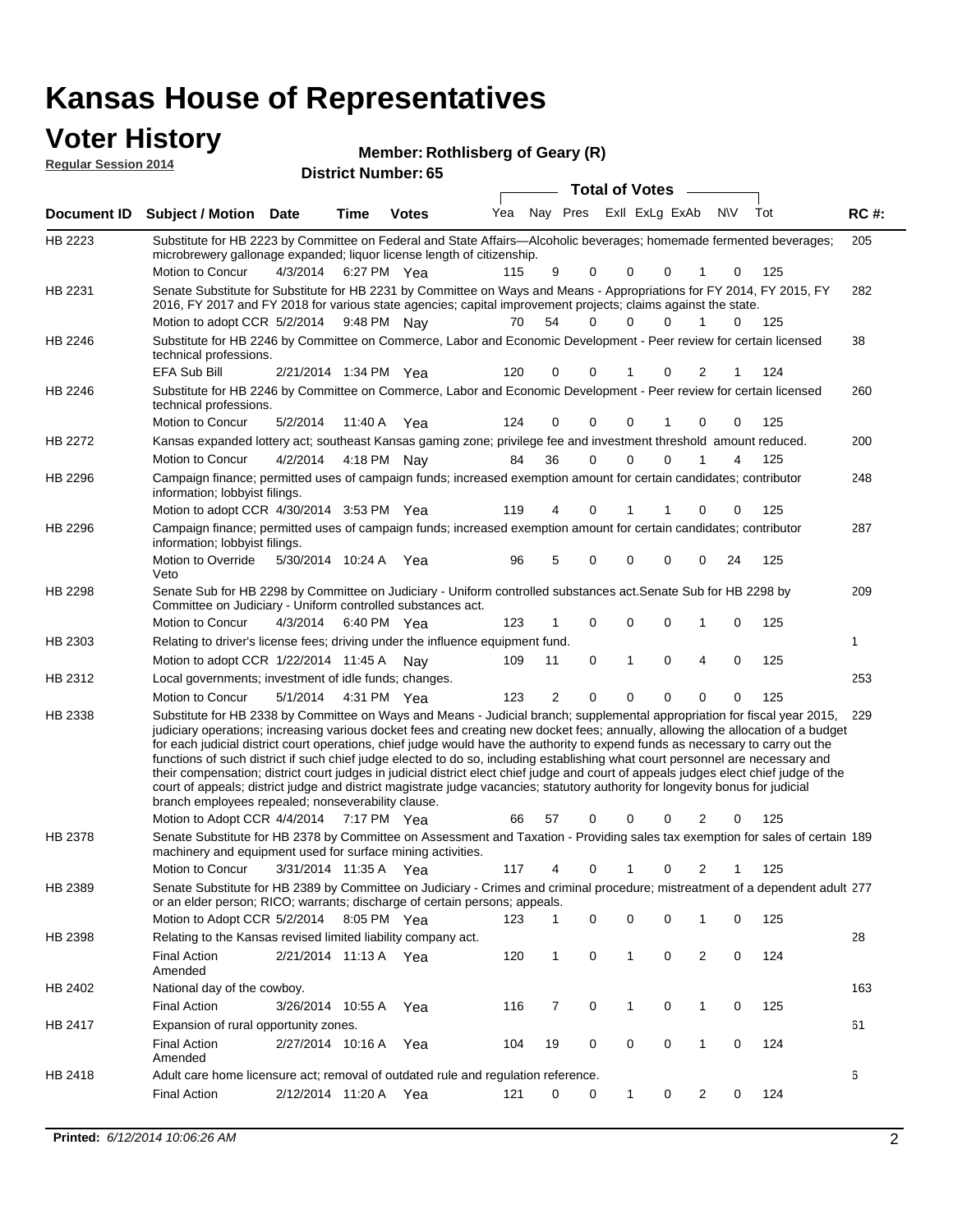### **Voter History**

**Regular Session 2014**

#### **Member: Rothlisberg of Geary (R)**

|             |                                                                                                                                                                                                                                                                                                                                                      |                       |             | DISTRICT MAILINGL 03 |     |          |          |              | <b>Total of Votes</b> |                |              |     |                |
|-------------|------------------------------------------------------------------------------------------------------------------------------------------------------------------------------------------------------------------------------------------------------------------------------------------------------------------------------------------------------|-----------------------|-------------|----------------------|-----|----------|----------|--------------|-----------------------|----------------|--------------|-----|----------------|
| Document ID | <b>Subject / Motion</b>                                                                                                                                                                                                                                                                                                                              | Date                  | Time        | <b>Votes</b>         | Yea |          | Nay Pres |              | Exll ExLg ExAb        |                | N\V          | Tot | <b>RC#:</b>    |
| HB 2418     | Kansas department for aging and disability services; adult care homes                                                                                                                                                                                                                                                                                |                       |             |                      |     |          |          |              |                       |                |              |     | 221            |
|             | <b>Motion to Concur</b>                                                                                                                                                                                                                                                                                                                              | 4/4/2014              | 11:49 A     | Yea                  | 122 | 0        | 0        | 1            | 1                     | 1              | 0            | 125 |                |
| HB 2419     | City annexation; fire district territory; detachment.                                                                                                                                                                                                                                                                                                |                       |             |                      |     |          |          |              |                       |                |              |     | 120            |
|             | <b>Final Action</b>                                                                                                                                                                                                                                                                                                                                  | 3/17/2014 11:19 A     |             | Yea                  | 122 | 0        | 0        | 0            | 0                     | $\overline{2}$ | $\mathbf{1}$ | 125 |                |
| HB 2419     | City annexation; fire district territory; detachment.                                                                                                                                                                                                                                                                                                |                       |             |                      |     |          |          |              |                       |                |              |     | 196            |
|             | Motion to Concur                                                                                                                                                                                                                                                                                                                                     | 4/2/2014              | 10:32 A     | Yea                  | 122 | 0        | 0        | 0            | 0                     | $\overline{2}$ | 1            | 125 |                |
| HB 2420     | School crossing quards.                                                                                                                                                                                                                                                                                                                              |                       |             |                      |     |          |          |              |                       |                |              |     | 5              |
|             | <b>Final Action</b><br>Amended                                                                                                                                                                                                                                                                                                                       | 2/10/2014 11:12 A     |             | Yea                  | 118 | 0        | 0        | 3            | 1                     | $\overline{2}$ | 0            | 124 |                |
| HB 2420     | School crossing guards.                                                                                                                                                                                                                                                                                                                              |                       |             |                      |     |          |          |              |                       |                |              |     | 197            |
|             | Motion to Concur                                                                                                                                                                                                                                                                                                                                     | 4/2/2014              | 10:34 A     | Yea                  | 123 | 0        | 0        | 0            | 0                     | 2              | 0            | 125 |                |
| HB 2422     | Defining watercraft for purposes of taxation.                                                                                                                                                                                                                                                                                                        |                       |             |                      |     |          |          |              |                       |                |              |     | 14             |
|             | <b>Final Action</b><br>Amended                                                                                                                                                                                                                                                                                                                       | 2/14/2014 11:13 A     |             | Yea                  | 118 | 0        | 0        | 2            | $\mathbf 0$           | $\overline{4}$ | 0            | 124 |                |
| HB 2424     | Robert G. (Bob) Bethell interchange.                                                                                                                                                                                                                                                                                                                 |                       |             |                      |     |          |          |              |                       |                |              |     | 85             |
|             | <b>EFA Sub Bill</b>                                                                                                                                                                                                                                                                                                                                  | 2/27/2014 4:03 PM Yea |             |                      | 119 | 4        | 0        | $\Omega$     | $\Omega$              | 1              | 0            | 124 |                |
| HB 2424     | Substitute for HB 2424 by Committee on Transportation - Designating the Robert G. (Bob) Bethell interchange; the SGT David 190<br>Enzbrenner memorial highway; t the Pack S Clair highway; the ancient Indian traders trail; the Harper county veterans<br>memorial highway; the Bonnie Huy memorial highway; the Bonnie Sharp memorial interchange. |                       |             |                      |     |          |          |              |                       |                |              |     |                |
|             | Motion to Concur                                                                                                                                                                                                                                                                                                                                     | 3/31/2014 11:37 A Yea |             |                      | 117 | 3        | $\Omega$ | 1            | 0                     | $\overline{2}$ | 2            | 125 |                |
| HB 2429     | Making the water conservation program part of and supplemental to the Kansas water appropriation act.                                                                                                                                                                                                                                                |                       |             |                      |     |          |          |              |                       |                |              |     | $\overline{7}$ |
|             | <b>Final Action</b><br>Amended                                                                                                                                                                                                                                                                                                                       | 2/12/2014 11:22 A Yea |             |                      | 121 | $\Omega$ | $\Omega$ | 1            | 0                     | $\overline{2}$ | $\mathbf 0$  | 124 |                |
| HB 2430     | Promoting employment across Kansas act; benefits.                                                                                                                                                                                                                                                                                                    |                       |             |                      |     |          |          |              |                       |                |              |     | 90             |
|             | <b>EFA Sub Bill</b>                                                                                                                                                                                                                                                                                                                                  | 2/27/2014 4:08 PM Yea |             |                      | 110 | 13       | 0        | $\mathbf 0$  | 0                     |                | 0            | 124 |                |
| HB 2430     | Substitute for HB 2430 by Committee on Commerce, Labor and Economic Development - Promoting employment across<br>Kansas act; benefits.                                                                                                                                                                                                               |                       |             |                      |     |          |          |              |                       |                |              |     | 278            |
|             | Motion to adopt CCR 5/2/2014                                                                                                                                                                                                                                                                                                                         |                       | 8:09 PM Yea |                      | 114 | 10       | 0        | 0            | 0                     | 1              | 0            | 125 |                |
| HB 2433     | Relating to the Kansas uniform securities act.                                                                                                                                                                                                                                                                                                       |                       |             |                      |     |          |          |              |                       |                |              |     | 62             |
|             | <b>Final Action</b><br>Amended                                                                                                                                                                                                                                                                                                                       | 2/27/2014 10:17 A Yea |             |                      | 123 | 0        | 0        | $\mathbf 0$  | $\mathbf 0$           | 1              | 0            | 124 |                |
| HB 2433     | Relating to the Kansas uniform securities act.                                                                                                                                                                                                                                                                                                       |                       |             |                      |     |          |          |              |                       |                |              |     | 243            |
|             | Motion to adopt CCR 4/30/2014 3:27 PM Yea                                                                                                                                                                                                                                                                                                            |                       |             |                      | 123 | $\Omega$ | $\Omega$ | 1            | 1                     | $\Omega$       | 0            | 125 |                |
| HB 2436     | Substitute for HB 2436 by Committee on Vision 2020 - Boards of cosmetology and barbering; agreements on inspectors of<br>dual-licensed facilities.                                                                                                                                                                                                   |                       |             |                      |     |          |          |              |                       |                |              |     | 19             |
|             | Final Action Sub Bill 2/19/2014 11:32 A                                                                                                                                                                                                                                                                                                              |                       |             | Yea                  | 122 | ი        | 0        | O            | 0                     | 2              | 0            | 124 |                |
| HB 2436     | Substitute for HB 2436 by Committee on Vision 2020 - Boards of cosmetology and barbering; agreements on inspectors of<br>dual-licensed facilities.                                                                                                                                                                                                   |                       |             |                      |     |          |          |              |                       |                |              |     | 206            |
|             | Motion to Concur                                                                                                                                                                                                                                                                                                                                     | 4/3/2014              | 6:30 PM Yea |                      | 117 | 7        | 0        | 0            | 0                     | 1              | 0            | 125 |                |
| HB 2440     | Emerging industry investment act; treatment of certain bioscience companies.                                                                                                                                                                                                                                                                         |                       |             |                      |     |          |          |              |                       |                |              |     | 39             |
|             | <b>Emergency Final</b><br>Action                                                                                                                                                                                                                                                                                                                     | 2/21/2014 1:36 PM Yea |             |                      | 116 | 4        | 0        | $\mathbf{1}$ | 0                     | 2              | $\mathbf{1}$ | 124 |                |
| HB 2442     | Escalating penalties for repeat felony evade and elude cases.                                                                                                                                                                                                                                                                                        |                       |             |                      |     |          |          |              |                       |                |              |     | 107            |
|             | EFA Sub Bill                                                                                                                                                                                                                                                                                                                                         | 2/27/2014 4:32 PM Yea |             |                      | 111 | 12       | 0        | 0            | 0                     | $\mathbf{1}$   | 0            | 124 |                |
| HB 2444     | Spendthrift trusts.                                                                                                                                                                                                                                                                                                                                  |                       |             |                      |     |          |          |              |                       |                |              |     | 36             |
|             | <b>Emergency Final</b><br><b>Action Amend</b>                                                                                                                                                                                                                                                                                                        | 2/21/2014 1:32 PM Yea |             |                      | 120 | 0        | 0        | $\mathbf{1}$ | 0                     | $\overline{2}$ | $\mathbf{1}$ | 124 |                |
| HB 2444     | Spendthrift trusts.<br>Motion to Concur                                                                                                                                                                                                                                                                                                              | 4/2/2014              |             | 10:37 A Yea          | 123 | 0        | 0        | 0            | 0                     | $\overline{2}$ | 0            | 125 | 198            |
|             |                                                                                                                                                                                                                                                                                                                                                      |                       |             |                      |     |          |          |              |                       |                |              |     |                |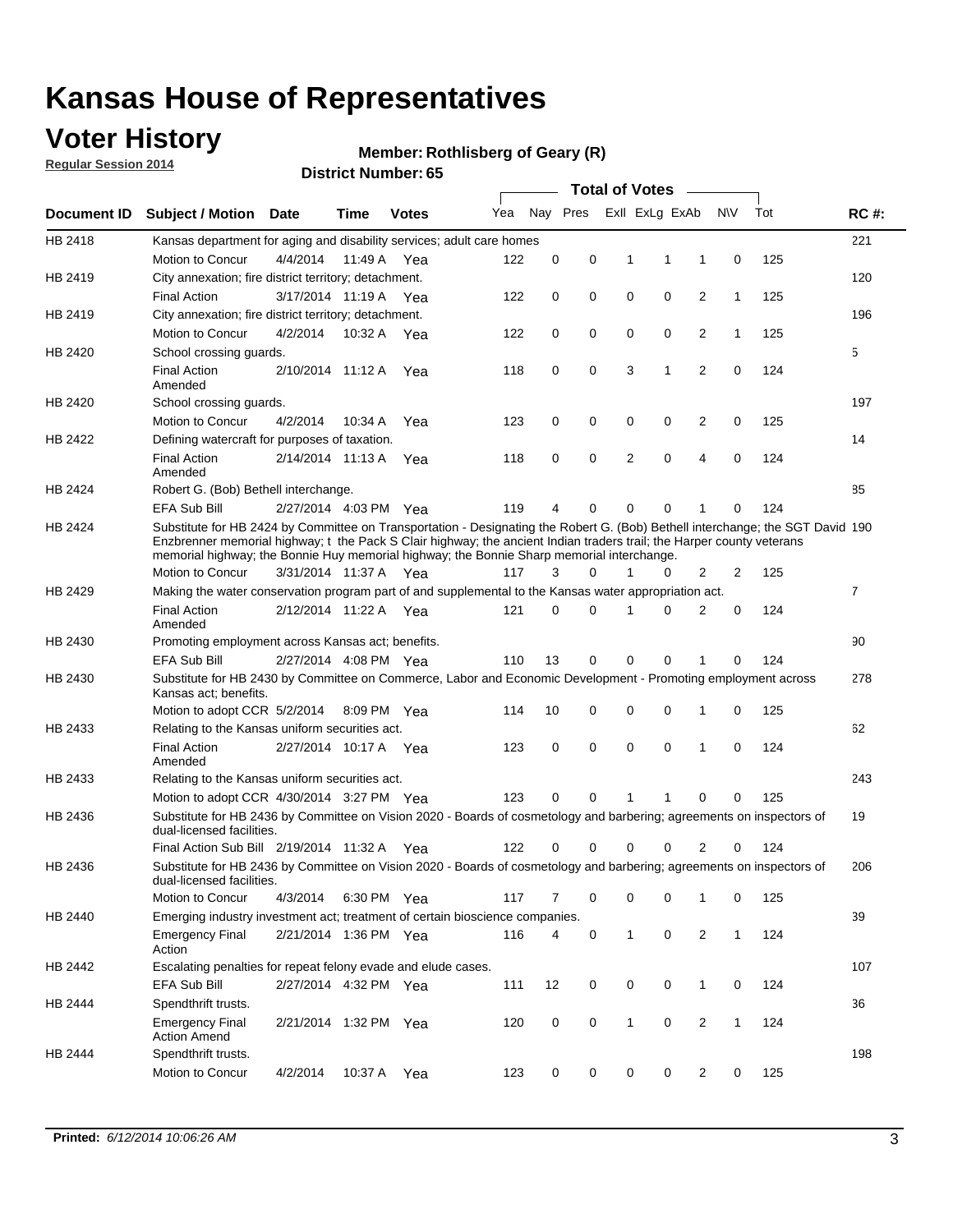#### **Voter History Regular Session 2014**

| Member: Rothlisberg of Geary (R) |  |  |  |
|----------------------------------|--|--|--|
|----------------------------------|--|--|--|

|                    |                                                                                                                                                                                                                                                                                                                                 |                       |             |              |     |          |             | <b>Total of Votes</b> |             |                |             |     |             |
|--------------------|---------------------------------------------------------------------------------------------------------------------------------------------------------------------------------------------------------------------------------------------------------------------------------------------------------------------------------|-----------------------|-------------|--------------|-----|----------|-------------|-----------------------|-------------|----------------|-------------|-----|-------------|
| <b>Document ID</b> | <b>Subject / Motion Date</b>                                                                                                                                                                                                                                                                                                    |                       | Time        | <b>Votes</b> | Yea | Nav Pres |             | Exll ExLg ExAb        |             |                | N\V         | Tot | <b>RC#:</b> |
| HB 2445            | Allowing for criminal discovery materials to be provided to defendant or defendant's counsel.                                                                                                                                                                                                                                   |                       |             |              |     |          |             |                       |             |                |             |     | 63          |
|                    | <b>Final Action</b><br>Amended                                                                                                                                                                                                                                                                                                  | 2/27/2014 10:19 A     |             | Yea          | 123 | 0        | 0           | $\Omega$              | $\mathbf 0$ | 1              | 0           | 124 |             |
| HB 2446            | District courts; court trustee operations fund. judicial process; concerning sentencing dispositions, probation and postrelease<br>supervision; concerning expungement of driving under the influence and criminal refusal convictions; concerning trials,<br>conduct of jury after case is submitted.                          |                       |             |              |     |          |             |                       |             |                |             |     | 8           |
|                    | <b>Final Action</b>                                                                                                                                                                                                                                                                                                             | 2/12/2014 11:23 A Yea |             |              | 121 | 0        | 0           | 1                     | 0           | 2              | 0           | 124 |             |
| HB 2446            | Senate Substitute for HB 2446 by Committee on Judiciary - Courts; allocating moneys from driver's license fees to judicial<br>branch nonjudicial salary adjustment fund; allowing chief justice to authorize expenditures from court trustee operations fund in<br>certain judicial districts; time limits for court decisions. |                       |             |              |     |          |             |                       |             |                |             |     | 239         |
|                    | Motion to adopt CCR 4/30/2014 3:01 PM Yea                                                                                                                                                                                                                                                                                       |                       |             |              | 121 | 2        | 0           | 1                     | 1           | 0              | 0           | 125 |             |
| <b>HB 2447</b>     | Real property; trespass and liability.                                                                                                                                                                                                                                                                                          |                       |             |              |     |          |             |                       |             |                |             |     | 29          |
|                    | <b>Final Action</b><br>Amended                                                                                                                                                                                                                                                                                                  | 2/21/2014 11:14 A     |             | Yea          | 119 | 2        | 0           | 1                     | 0           | $\overline{2}$ | 0           | 124 |             |
| HB 2447            | Real property; trespass and liability.                                                                                                                                                                                                                                                                                          |                       |             |              |     |          |             |                       |             |                |             |     | 202         |
|                    | Motion to Adopt CCR 4/3/2014                                                                                                                                                                                                                                                                                                    |                       |             | 6:10 PM Yea  | 122 | 2        | 0           | 0                     | 0           | 1              | 0           | 125 |             |
| <b>HB 2448</b>     | Interference with judicial process.                                                                                                                                                                                                                                                                                             |                       |             |              |     |          |             |                       |             |                |             |     | 30          |
|                    | <b>Final Action</b>                                                                                                                                                                                                                                                                                                             | 2/21/2014 11:16 A Yea |             |              | 121 | 0        | $\mathbf 0$ | 1                     | 0           | $\overline{2}$ | 0           | 124 |             |
| HB 2448            | Senate Substitute for HB 2448 by Committee on Judiciary - Updating provisions relating to the Kansas bureau of<br>investigation's DNA database; amending the crime of interference with                                                                                                                                         |                       |             |              |     |          |             |                       |             |                |             |     | 240         |
|                    | Motion to adopt CCR 4/30/2014 3:10 PM Nav                                                                                                                                                                                                                                                                                       |                       |             |              | 116 | 7        | 0           | 1                     | 1           | 0              | 0           | 125 |             |
| HB 2451            | Electric utilities; creating the electric highway fee.                                                                                                                                                                                                                                                                          |                       |             |              |     |          |             |                       |             |                |             |     | 96          |
|                    | <b>EFA Sub Bill</b>                                                                                                                                                                                                                                                                                                             | 2/27/2014 4:18 PM Yea |             |              | 64  | 59       | 0           | $\Omega$              | 0           |                | $\mathbf 0$ | 124 |             |
| HB 2451            | Substitute for HB 2451 by Committee on Transportation - Increasing registration fees for electric vehicles.                                                                                                                                                                                                                     |                       |             |              |     |          |             |                       |             |                |             |     | 207         |
|                    | Motion to Concur                                                                                                                                                                                                                                                                                                                | 4/3/2014              |             | 6:34 PM Yea  | 94  | 30       | 0           | $\Omega$              | 0           |                | 0           | 125 |             |
| HB 2452            | Substitute for HB 2452 by Committee on Transportation - Distinctive license plates; donate life, disabled veterans, rotary<br>international, Kansas horse council.                                                                                                                                                              |                       |             |              |     |          |             |                       |             |                |             |     | 41          |
|                    | EFA Sub Bill                                                                                                                                                                                                                                                                                                                    | 2/21/2014 1:39 PM Yea |             |              | 120 | 0        | 0           |                       | 0           | 2              | 1           | 124 |             |
| HB 2452            | Substitute for HB 2452 by Committee on Transportation - Distinctive license plates; donate life, disabled veterans, rotary<br>international, Kansas horse council, motorcycles.                                                                                                                                                 |                       |             |              |     |          |             |                       |             |                |             |     | 208         |
|                    | Motion to Concur                                                                                                                                                                                                                                                                                                                | 4/3/2014              |             | 6:37 PM Yea  | 123 | 1        | 0           | $\mathbf 0$           | 0           | 1              | 0           | 125 |             |
| HB 2453            | Protecting religious freedom regarding marriage.                                                                                                                                                                                                                                                                                |                       |             |              |     |          |             |                       |             |                |             |     | 9           |
|                    | <b>Final Action</b><br>Amended                                                                                                                                                                                                                                                                                                  | 2/12/2014 11:28 A Yea |             |              | 72  | 49       | 0           | 1                     | 0           | $\overline{2}$ | 0           | 124 |             |
| HB 2455            | Property tax exemption for certain utility systems located on military installation.                                                                                                                                                                                                                                            |                       |             |              |     |          |             |                       |             |                |             |     | 108         |
|                    | <b>Emergency Final</b><br><b>Action Amend</b>                                                                                                                                                                                                                                                                                   | 3/6/2014              | 11:23 A     | Yea          | 119 | 1        | 0           | $\overline{2}$        |             | $\overline{2}$ | 0           | 125 |             |
| HB 2456            | Property taxation; defining commercial and industrial machinery and equipment; motor vehicles, members of military service<br>and active guard and reservists.                                                                                                                                                                  |                       |             |              |     |          |             |                       |             |                |             |     | 49          |
|                    | <b>Final Action</b><br>Amended                                                                                                                                                                                                                                                                                                  | 2/26/2014 11:32 A Yea |             |              | 100 | 23       | 0           | 0                     | 0           | 1              | 0           | 124 |             |
| HB 2463            | Creating civil liability for acts of terrorism; forfeiture of property related to violations of certain criminal acts.                                                                                                                                                                                                          |                       |             |              |     |          |             |                       |             |                |             |     | 50          |
|                    | <b>Final Action</b><br>Amended                                                                                                                                                                                                                                                                                                  | 2/26/2014 11:33 A Yea |             |              | 123 | 0        | 0           | 0                     | 0           | $\mathbf{1}$   | 0           | 124 |             |
| HB 2463            | Creating civil liability for acts of terrorism; forfeiture of property related to violations of certain criminal acts.                                                                                                                                                                                                          |                       |             |              |     |          |             |                       |             |                |             |     | 194         |
|                    | Motion to Concur                                                                                                                                                                                                                                                                                                                | 4/1/2014              | 10:46 A Yea |              | 123 | 0        | 0           | $\mathbf{1}$          | $\mathbf 0$ | $\mathbf{1}$   | $\mathbf 0$ | 125 |             |
| HB 2464            | Allowing banks, trust companies and savings and loans to claim the expensing deduction for privilege tax filers under the<br>Kansas income tax act.                                                                                                                                                                             |                       |             |              |     |          |             |                       |             |                |             |     | 15          |
|                    | <b>Final Action</b><br>Amended                                                                                                                                                                                                                                                                                                  | 2/14/2014 11:14 A Yea |             |              | 118 | 0        | 0           | 2                     | 0           | 4              | 0           | 124 |             |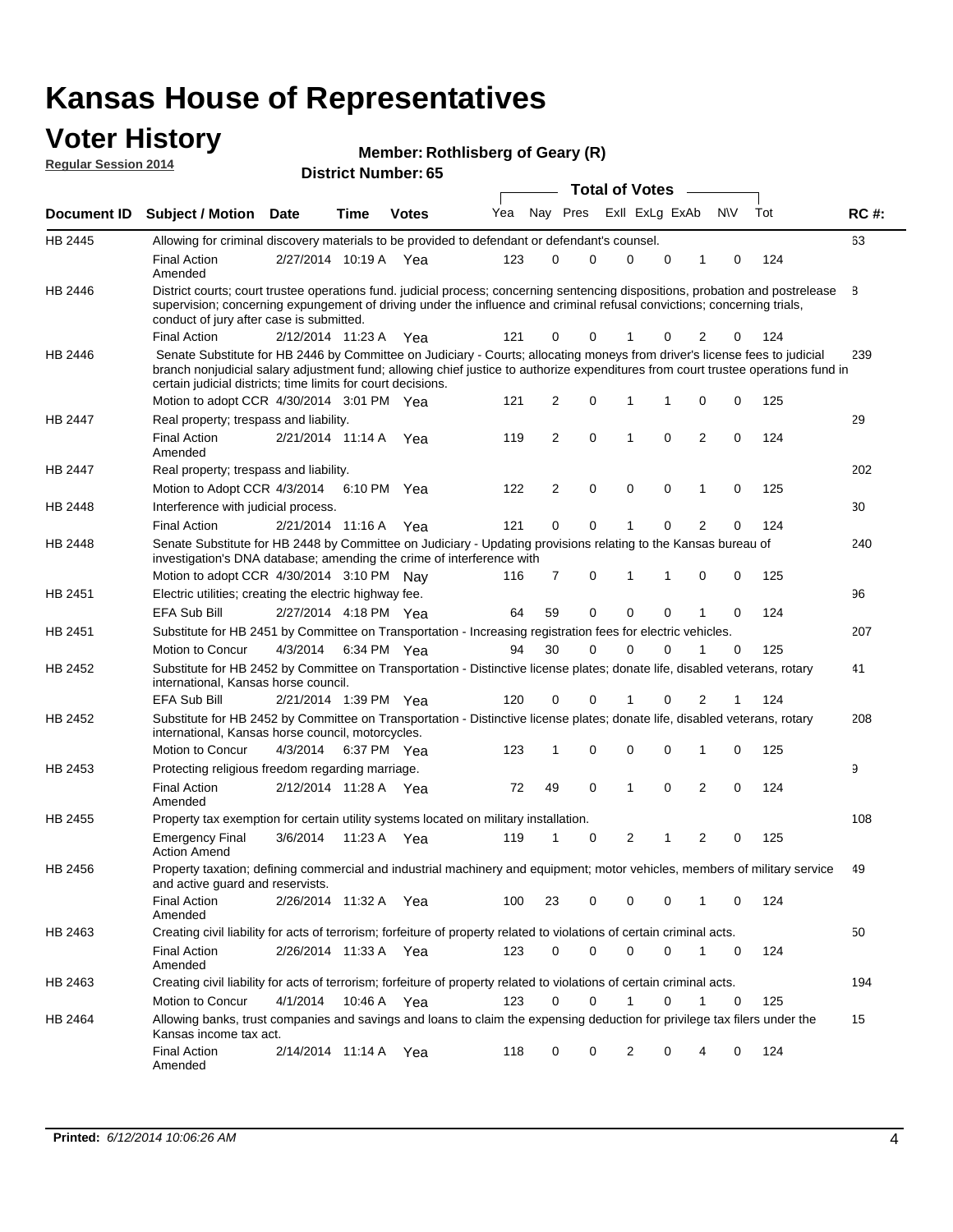### **Voter History**

**Regular Session 2014**

#### **Member: Rothlisberg of Geary (R)**

|                |                                                                                                                                                                             |                       |             |              |     |                |             | <b>Total of Votes</b> |                |   |             |     |             |
|----------------|-----------------------------------------------------------------------------------------------------------------------------------------------------------------------------|-----------------------|-------------|--------------|-----|----------------|-------------|-----------------------|----------------|---|-------------|-----|-------------|
|                | Document ID Subject / Motion Date                                                                                                                                           |                       | Time        | <b>Votes</b> | Yea |                | Nay Pres    |                       | Exll ExLg ExAb |   | <b>NV</b>   | Tot | <b>RC#:</b> |
| HB 2466        | Relating to administrative procedure; judicial review.                                                                                                                      |                       |             |              |     |                |             |                       |                |   |             |     | 37          |
|                | <b>Emergency Final</b><br><b>Action Amend</b>                                                                                                                               | 2/21/2014 1:33 PM Yea |             |              | 118 | 2              | 0           | 1                     | 0              | 2 | 1           | 124 |             |
| <b>HB 2470</b> | Purchasing authority for certain insurance by the state board of regents for state educational institutions.                                                                |                       |             |              |     |                |             |                       |                |   |             |     | 16          |
|                | <b>Final Action</b>                                                                                                                                                         | 2/17/2014 11:20 A Yea |             |              | 120 | 0              | 0           | 3                     | 0              | 1 | 0           | 124 |             |
| HB 2475        | Personal financial literacy program as a requirement for high school graduation.                                                                                            |                       |             |              |     |                |             |                       |                |   |             |     | 126         |
|                | <b>Final Action</b><br>Amended                                                                                                                                              | 3/19/2014 11:22 A Yea |             |              | 110 | 12             | 0           | 0                     | 1              | 2 | $\mathbf 0$ | 125 |             |
| HB 2478        | Venue for crimes committed with an electronic device.                                                                                                                       |                       |             |              |     |                |             |                       |                |   |             |     | 51          |
|                | <b>Final Action</b>                                                                                                                                                         | 2/26/2014 11:34 A     |             | Yea          | 123 | 0              | 0           | $\mathbf 0$           | $\mathbf 0$    | 1 | 0           | 124 |             |
| HB 2479        | Removing 2015 sunset provision from law requiring ignition interlock device after first test failure or alcohol or drug-related<br>conviction.                              |                       |             |              |     |                |             |                       |                |   |             |     | 115         |
|                | <b>Final Action</b><br>Amended                                                                                                                                              | 3/14/2014 11:14 A     |             | Yea          | 117 | $\mathbf 0$    | 0           | 2                     | 1              | 4 | 1           | 125 |             |
| HB 2479        | Removing 2015 sunset provision from law requiring ignition interlock device after first test failure or alcohol or drug-related<br>conviction.                              |                       |             |              |     |                |             |                       |                |   |             |     | 210         |
|                | <b>Motion to Concur</b>                                                                                                                                                     | 4/3/2014              |             | 6:47 PM Yea  | 122 | $\overline{2}$ | 0           | 0                     | $\mathbf 0$    | 1 | 0           | 125 |             |
| HB 2480        | Repealing the review of TeleKansas I.                                                                                                                                       |                       |             |              |     |                |             |                       |                |   |             |     | 64          |
|                | <b>Final Action</b><br>Amended                                                                                                                                              | 2/27/2014 10:20 A     |             | Yea          | 123 | 0              | 0           | $\mathbf 0$           | $\mathbf 0$    | 1 | 0           | 124 |             |
| HB 2480        | Repealing the review of TeleKansas I.                                                                                                                                       |                       |             |              |     |                |             |                       |                |   |             |     | 250         |
|                | Motion to Concur                                                                                                                                                            | 5/1/2014              | 1:54 PM     | Nav          | 123 | 1              | 0           | 0                     | 0              | 0 | 1           | 125 |             |
| <b>HB 2482</b> | Authority of state corporation commission to intervene in court proceedings.                                                                                                |                       |             |              |     |                |             |                       |                |   |             |     | 65          |
|                | <b>Final Action</b><br>Amended                                                                                                                                              | 2/27/2014 10:21 A     |             | Yea          | 121 | $\overline{2}$ | 0           | $\mathbf 0$           | $\mathbf 0$    | 1 | $\mathbf 0$ | 124 |             |
| HB 2482        | Senate Substitute for HB 2482 by Committee on Utilities - Creating the energy efficiency investment act.                                                                    |                       |             |              |     |                |             |                       |                |   |             |     | 211         |
|                | Motion to Concur                                                                                                                                                            | 4/3/2014              | 7:02 PM Nay |              | 99  | 25             | $\mathbf 0$ | 0                     | $\mathbf 0$    | 1 | 0           | 125 |             |
| HB 2487        | Construction of electric transmission lines and certificates of public convenience and necessity.                                                                           |                       |             |              |     |                |             |                       |                |   |             |     | 66          |
|                | <b>Final Action</b><br>Amended                                                                                                                                              | 2/27/2014 10:22 A     |             | Yea          | 113 | 10             | 0           | 0                     | 0              | 1 | 0           | 124 |             |
| HB 2487        | Relating to the powers and duties of the state corporation commission; construction of electric transmission lines and<br>certificates of public convenience and necessity. |                       |             |              |     |                |             |                       |                |   |             |     | 254         |
|                | Sub motion to concur 5/1/2014                                                                                                                                               |                       |             | 4:36 PM Yea  | 117 | 8              | 0           | 0                     | 0              | 0 | 0           | 125 |             |
| <b>HB 2488</b> | Kansas electric transmission authority and the purpose and composition of the authority.                                                                                    |                       |             |              |     |                |             |                       |                |   |             |     | 10          |
|                | <b>Final Action</b><br>Amended                                                                                                                                              | 2/12/2014 11:30 A     |             | Yea          | 108 | 13             | 0           | 1                     | 0              | 2 | 0           | 124 |             |
| <b>HB 2488</b> | Kansas electric transmission authority and the purpose and composition of the authority.                                                                                    |                       |             |              |     |                |             |                       |                |   |             |     | 158         |
|                | Motion to Concur                                                                                                                                                            | 3/25/2014 10:43 A     |             | Yea          | 107 | 15             | 0           | 1                     | 0              | 2 | 0           | 125 |             |
| HB 2489        | Legislative review of exceptions to disclosure of public records.                                                                                                           |                       |             |              |     |                |             |                       |                |   |             |     | 67          |
|                | <b>Final Action</b><br>Amended                                                                                                                                              | 2/27/2014 10:23 A Yea |             |              | 122 | $\mathbf 1$    | 0           | 0                     | 0              | 1 | 0           | 124 |             |
| HB 2490        | Criminal procedure; conduct of jury after case is submitted.                                                                                                                |                       |             |              |     |                |             |                       |                |   |             |     | 31          |
|                | <b>Final Action</b><br>Amended                                                                                                                                              | 2/21/2014 11:17 A Yea |             |              | 121 | 0              | 0           | $\mathbf{1}$          | $\mathbf 0$    | 2 | 0           | 124 |             |
| HB 2490        | Capital murder; attempt; murder in the first degree; sentencing.                                                                                                            |                       |             |              |     |                |             |                       |                |   |             |     | 241         |
|                | Motion to adopt CCR 4/30/2014 3:16 PM Yea                                                                                                                                   |                       |             |              | 123 | 0              | 0           | $\mathbf 1$           | 1              | 0 | 0           | 125 |             |
| HB 2491        | Kansas tort claims act; attorney may appear in small claims action.                                                                                                         |                       |             |              |     |                |             |                       |                |   |             |     | 20          |
|                | <b>Final Action</b><br>Amended                                                                                                                                              | 2/19/2014 11:34 A Yea |             |              | 120 | $\overline{c}$ | 0           | 0                     | $\pmb{0}$      | 2 | 0           | 124 |             |
| HB 2491        | Kansas tort claims act; attorney may appear in small claims action.                                                                                                         |                       |             |              |     |                |             |                       |                |   |             |     | 199         |
|                | Motion to Concur                                                                                                                                                            | 4/2/2014              | 10:40 A     | Yea          | 121 | 2              | 0           | 0                     | 0              | 2 | 0           | 125 |             |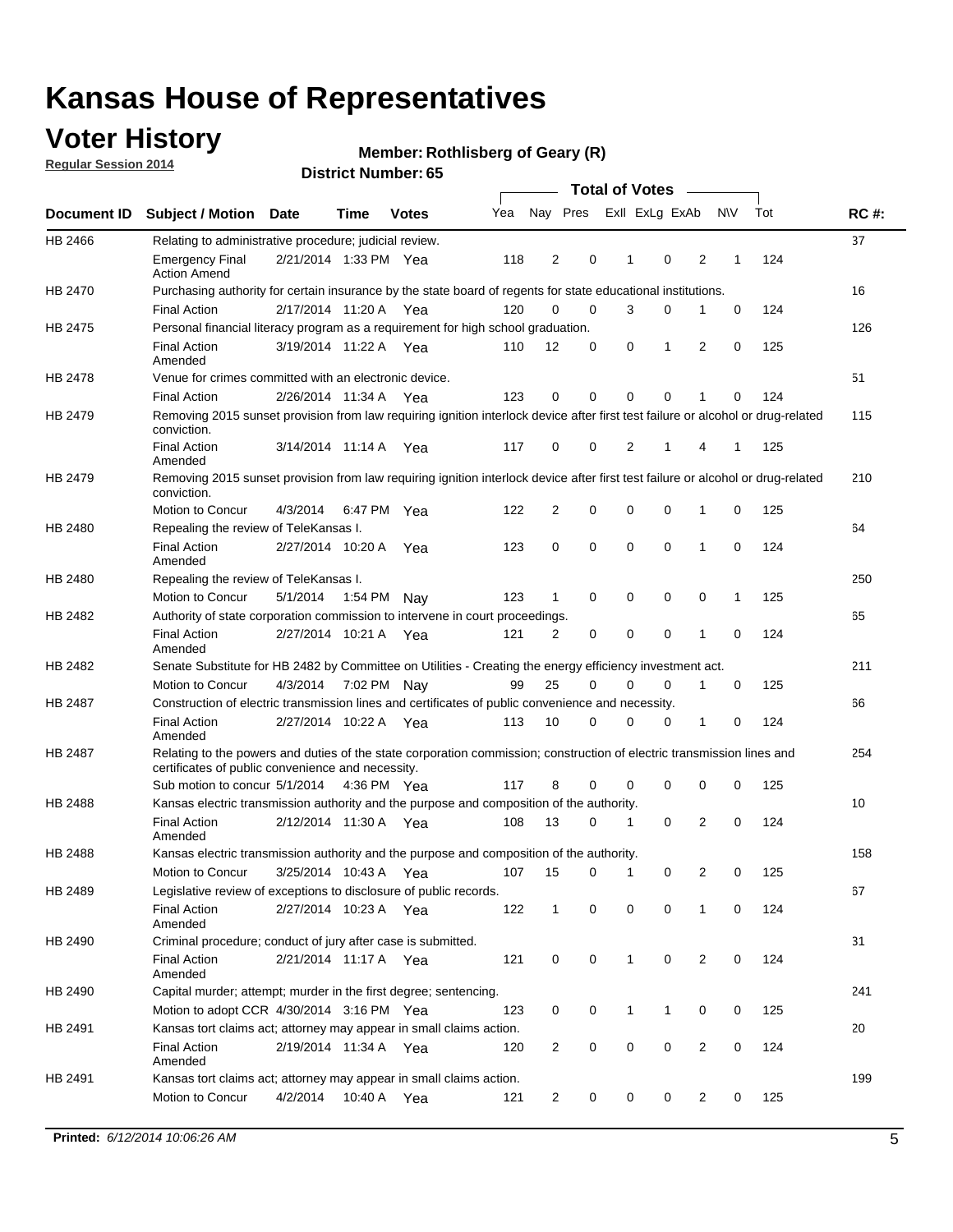### **Voter History**

**Regular Session 2014**

#### **Member: Rothlisberg of Geary (R)**

|                |                                                                                                                                                                                                                                                        |                       |             |              |     |          |          | <b>Total of Votes</b> |              |              |              |     |                |
|----------------|--------------------------------------------------------------------------------------------------------------------------------------------------------------------------------------------------------------------------------------------------------|-----------------------|-------------|--------------|-----|----------|----------|-----------------------|--------------|--------------|--------------|-----|----------------|
|                | Document ID Subject / Motion Date                                                                                                                                                                                                                      |                       | Time        | <b>Votes</b> | Yea | Nay Pres |          | Exll ExLg ExAb        |              |              | <b>NV</b>    | Tot | <b>RC#:</b>    |
| HB 2493        | Relating to surety regulation, appearance bonds and unlawful sexual relations.                                                                                                                                                                         |                       |             |              |     |          |          |                       |              |              |              |     | 23             |
|                | <b>Final Action</b><br>Amended                                                                                                                                                                                                                         | 2/20/2014 11:14 A     |             | Yea          | 113 | 10       | 0        | 0                     | 0            | 0            | 1            | 124 |                |
| HB 2495        | Concerning sentencing dispositions, probation and postrelease supervision.                                                                                                                                                                             |                       |             |              |     |          |          |                       |              |              |              |     | 24             |
|                | <b>Final Action</b><br>Amended                                                                                                                                                                                                                         | 2/20/2014 11:17 A Yea |             |              | 122 | 1        | 0        | 0                     | 0            | 0            | 1            | 124 |                |
| HB 2501        | Human trafficking and related crimes; penalties for buying sexual relations; records and reporting by courts; staff secure facility 25<br>requirements.                                                                                                |                       |             |              |     |          |          |                       |              |              |              |     |                |
|                | <b>Final Action</b><br>Amended                                                                                                                                                                                                                         | 2/20/2014 11:18 A Yea |             |              | 123 | 0        | 0        | 0                     | 0            | $\mathbf 0$  | 1            | 124 |                |
| HB 2502        | Allowing victim notification on status change of person confined.                                                                                                                                                                                      |                       |             |              |     |          |          |                       |              |              |              |     | 26             |
|                | <b>Final Action</b>                                                                                                                                                                                                                                    | 2/20/2014 11:20 A Yea |             |              | 123 | 0        | 0        | 0                     | 0            | $\Omega$     |              | 124 |                |
| HB 2503        | Substitute for HB 2503 by Committee on Federal and State Affairs -- Carrying of concealed handguns by law enforcement<br>officers.                                                                                                                     |                       |             |              |     |          |          |                       |              |              |              |     | 230            |
|                | Final Action Sub Bill 4/5/2014                                                                                                                                                                                                                         |                       | 10:22 A     | Yea          | 119 |          | 0        | 0                     | 0            | 4            |              | 125 |                |
| HB 2504        | Repealing outdated provisions relating to the purchase of certain real estate by the department of corrections.                                                                                                                                        |                       |             |              |     |          |          |                       |              |              |              |     | 18             |
|                | <b>Final Action</b>                                                                                                                                                                                                                                    | 2/19/2014 11:31 A Yea |             |              | 122 | $\Omega$ | 0        | 0                     | $\Omega$     | 2            | 0            | 124 |                |
| <b>HB 2506</b> | Repealing K.S.A. 72-60b03, the effective date of the midwestern higher education compact act.                                                                                                                                                          |                       |             |              |     |          |          |                       |              |              |              |     | 52             |
|                | <b>Final Action</b>                                                                                                                                                                                                                                    | 2/26/2014 11:35 A Yea |             |              | 122 |          | 0        | 0                     | 0            | 1            | 0            | 124 |                |
| HB 2506        | Senate Substitute for HB 2506 by Committee on Ways and Means - Education; appropriations for FY 2014 and FY 2015 for<br>various state agencies; amendments concerning postsecondary education; amendments to provisions relating to school<br>finance. |                       |             |              |     |          |          |                       |              |              |              |     | 238            |
|                | Motion to Adopt CCR 4/6/2014                                                                                                                                                                                                                           |                       | 9:45 PM Yea |              | 63  | 57       | 0        | 0                     | 0            | 4            | 1            | 125 |                |
| HB 2509        | Emergency medical services amendments.                                                                                                                                                                                                                 |                       |             |              |     |          |          |                       |              |              |              |     | 101            |
|                | <b>Emergency Final</b><br><b>Action Amend</b>                                                                                                                                                                                                          | 2/27/2014 4:24 PM Yea |             |              | 123 | 0        | 0        | 0                     | 0            | 1            | 0            | 124 |                |
| HB 2510        | Pharmacists and pharmacies; pharmacy technicians; registration and grounds for denial of registration.                                                                                                                                                 |                       |             |              |     |          |          |                       |              |              |              |     | 84             |
|                | <b>Emergency Final</b><br>Action                                                                                                                                                                                                                       | 2/27/2014 4:01 PM Yea |             |              | 71  | 52       | 0        | 0                     | 0            | 1            | 0            | 124 |                |
| HB 2511        | Liability for property tax on personal property; sale or abandonment of personal property.                                                                                                                                                             |                       |             |              |     |          |          |                       |              |              |              |     | 27             |
|                | <b>Final Action</b>                                                                                                                                                                                                                                    | 2/20/2014 11:21 A     |             | Yea          | 123 | $\Omega$ | $\Omega$ | $\Omega$              | 0            |              | 0            | 124 |                |
| HB 2514        | Exemption for Federal Home Loan Bank in certain insolvency proceedings involving insurance companies.                                                                                                                                                  |                       |             |              |     |          |          |                       |              |              |              |     | $\overline{2}$ |
|                | <b>Final Action</b>                                                                                                                                                                                                                                    | 2/10/2014 11:08 A     |             | Yea          | 118 | 0        | 0        | 3                     | 1            | 2            | $\mathbf 0$  | 124 |                |
| HB 2515        | Insurance; confidentiality of work papers from analysis of analysis of financial regulation or market regulation of insurance<br>company or affiliates.                                                                                                |                       |             |              |     |          |          |                       |              |              |              |     | 82             |
|                | <b>Emergency Final</b><br>Action                                                                                                                                                                                                                       | 2/27/2014 3:58 PM Yea |             |              | 123 | 0        | 0        | 0                     | 0            | 1            | 0            | 124 |                |
| <b>HB 2515</b> | Updating statutory references and making corresponding changes due to Executive Reorganization Order No. 41.                                                                                                                                           |                       |             |              |     |          |          |                       |              |              |              |     | 269            |
|                | Motion to Adopt CCR 5/2/2014 3:31 PM Yea                                                                                                                                                                                                               |                       |             |              | 118 | 4        | 0        | 0                     | $\mathbf{1}$ | $\mathbf{1}$ | $\mathbf{1}$ | 125 |                |
| HB 2516        | Amendments relating to health care provider liability insurance and to companies organized to provide such insurance.                                                                                                                                  |                       |             |              |     |          |          |                       |              |              |              |     | 3              |
|                | <b>Final Action</b><br>Amended                                                                                                                                                                                                                         | 2/10/2014 11:10 A     |             | Yea          | 118 | 0        | 0        | 3                     | $\mathbf{1}$ | 2            | 0            | 124 |                |
| HB 2516        | Amendments relating to health care provider liability insurance and to companies organized to provide such insurance.                                                                                                                                  |                       |             |              |     |          |          |                       |              |              |              |     | 191            |
|                | Motion to Concur                                                                                                                                                                                                                                       | 3/31/2014 11:40 A Yea |             |              | 121 | 0        | 0        | 1                     | 0            | 2            | 1            | 125 |                |
| HB 2518        | Relating to ballot language statements.                                                                                                                                                                                                                |                       |             |              |     |          |          |                       |              |              |              |     | 40             |
|                | <b>Emergency Final</b><br><b>Action Amend</b>                                                                                                                                                                                                          | 2/21/2014 1:37 PM Yea |             |              | 116 | 4        | 0        | 1                     | 0            | 2            | 1            | 124 |                |
| HB 2525        | Kansas money transmitter act concerning change of controlling interest and notification.                                                                                                                                                               |                       |             |              |     |          |          |                       |              |              |              |     | 32             |
|                | <b>Final Action</b>                                                                                                                                                                                                                                    | 2/21/2014 11:18 A Yea |             |              | 105 | 16       | 0        | 1                     | 0            | 2            | $\mathbf 0$  | 124 |                |
| HB 2525        | Kansas money transmitter act concerning change of controlling interest and notification.                                                                                                                                                               |                       |             |              |     |          |          |                       |              |              |              |     | 252            |
|                | Motion to Concur                                                                                                                                                                                                                                       | 5/1/2014              |             | 1:59 PM Yea  | 112 | 13       | 0        | 0                     | 0            | 0            | 0            | 125 |                |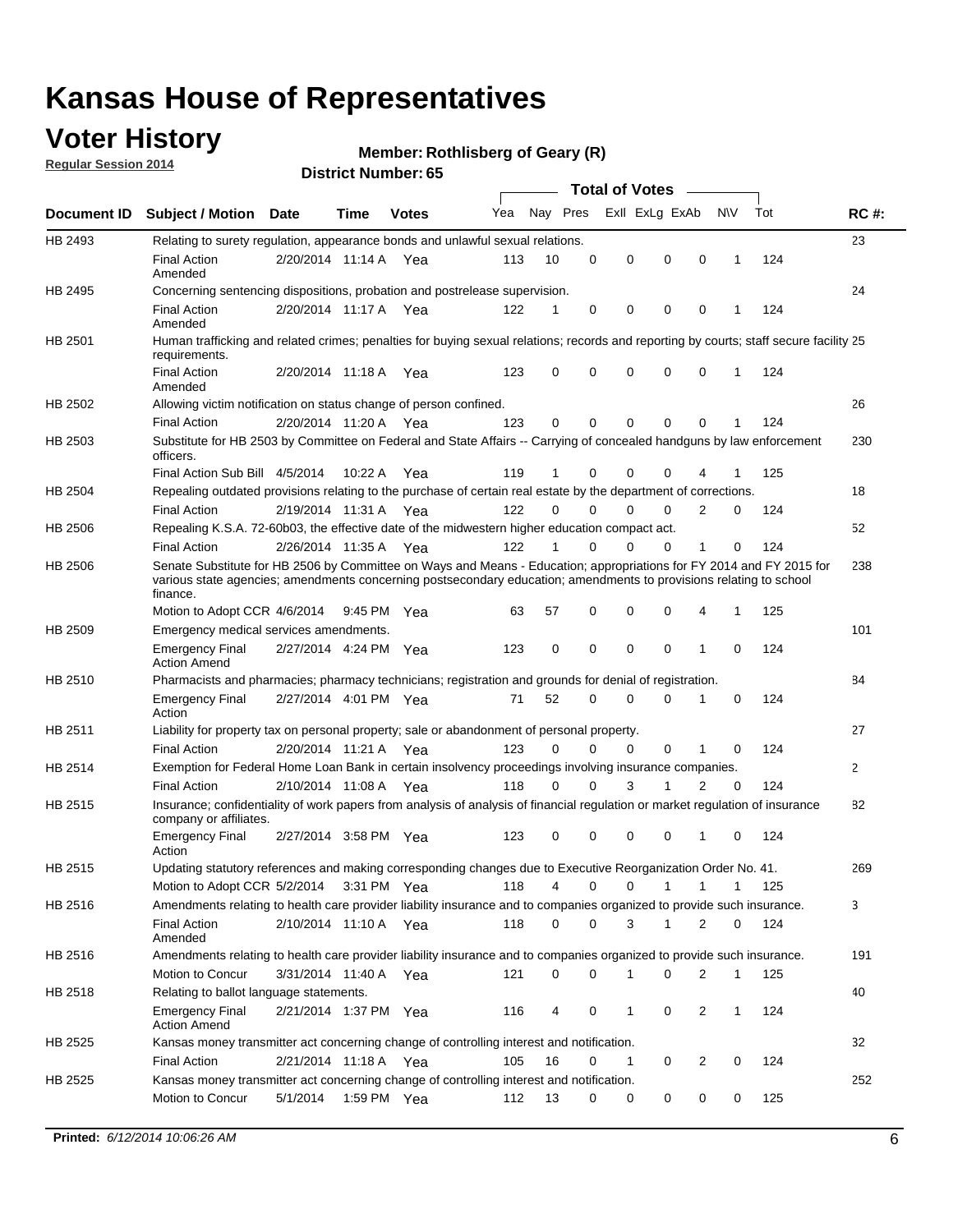#### **Voter History Regular Session 2014**

**Member: Rothlisberg of Geary (R)** 

|             |                                                                                                                                                                                                                                                                                                                                           |                       |             | DISTILICI MUITIDEL 09 |     |    |          | <b>Total of Votes</b> |              |                |                |   |     |             |
|-------------|-------------------------------------------------------------------------------------------------------------------------------------------------------------------------------------------------------------------------------------------------------------------------------------------------------------------------------------------|-----------------------|-------------|-----------------------|-----|----|----------|-----------------------|--------------|----------------|----------------|---|-----|-------------|
| Document ID | <b>Subject / Motion</b>                                                                                                                                                                                                                                                                                                                   | <b>Date</b>           | Time        | <b>Votes</b>          | Yea |    | Nay Pres |                       |              | Exll ExLg ExAb | <b>NV</b>      |   | Tot | <b>RC#:</b> |
| HB 2533     | Changing interest credit amounts, member distributions upon termination or death and retirement annuities under the KPERS 42<br>Act of 2015.                                                                                                                                                                                              |                       |             |                       |     |    |          |                       |              |                |                |   |     |             |
|             | <b>Emergency Final</b><br><b>Action Amend</b>                                                                                                                                                                                                                                                                                             | 2/21/2014 1:40 PM Yea |             |                       | 94  | 26 | 0        |                       | 1            | 0              | 2              | 1 | 124 |             |
| HB 2537     | Eliminating font size and type requirement for disclosure statements contained in insurance contracts and explanatory<br>materials printed in any language other than English.                                                                                                                                                            |                       |             |                       |     |    |          |                       |              |                |                |   |     | 81          |
|             | <b>Emergency Final</b><br>Action                                                                                                                                                                                                                                                                                                          | 2/27/2014 3:56 PM Nay |             |                       | 119 | 4  | 0        |                       | $\mathbf 0$  | 0              | 1              | 0 | 124 |             |
| HB 2537     | Insurance; eliminating font and type requirements for certain non-English insurance documents; confidentiality of certain<br>documents; continuation of health insurance for spouse and children of certain emergency personnel and employees of the<br>department of corrections; purchase of certain insurance by the state fair board. |                       |             |                       |     |    |          |                       |              |                |                |   |     | 249         |
|             | Motion to adopt CCR 4/30/2014 3:58 PM Yea                                                                                                                                                                                                                                                                                                 |                       |             |                       | 122 | 0  | 0        |                       | 1            | 1              | 0              | 1 | 125 |             |
| HB 2538     | Giving landowner right of first refusal for antlers of deer illegally shot on landowner's property.                                                                                                                                                                                                                                       |                       |             |                       |     |    |          |                       |              |                |                |   |     | 102         |
|             | <b>Emergency Final</b><br>Action Amend                                                                                                                                                                                                                                                                                                    | 2/27/2014 4:26 PM Yea |             |                       | 106 | 17 | 0        |                       | $\mathbf 0$  | 0              | 1              | 0 | 124 |             |
| HB 2541     | Substitute for HB2541 by Committee on Local Government—plastic bottles and containers; labeling; solid waste landfill<br>restrictions.                                                                                                                                                                                                    |                       |             |                       |     |    |          |                       |              |                |                |   |     | 121         |
|             | Final Action Sub Bill 3/17/2014 11:21 A Yea                                                                                                                                                                                                                                                                                               |                       |             |                       | 102 | 21 | 0        |                       | $\mathbf 0$  | 0              | 2              | 0 | 125 |             |
| HB 2542     | Property tax exemption for amateur-built aircraft.<br><b>Final Action</b>                                                                                                                                                                                                                                                                 | 3/13/2014 11:22 A     |             | Nav                   | 116 | 4  | 0        |                       | $\mathbf{1}$ | 1              | 2              | 1 | 125 | 112         |
| HB 2544     | Amended<br>Authorizing postsecondary educational institutions to enter into the state authorization reciprocity agreement to provide<br>distance education.                                                                                                                                                                               |                       |             |                       |     |    |          |                       |              |                |                |   |     | 17          |
|             | <b>Final Action</b>                                                                                                                                                                                                                                                                                                                       | 2/17/2014 11:21 A     |             | Yea                   | 120 | 0  | 0        |                       | 3            | 0              | 1              | 0 | 124 |             |
| HB 2545     | Extending sunset date on certain agriculture fees from July 1, 2015, to July 1, 2019.                                                                                                                                                                                                                                                     |                       |             |                       |     |    |          |                       |              |                |                |   |     | 68          |
|             | Final Action<br>Amended                                                                                                                                                                                                                                                                                                                   | 2/27/2014 10:25 A Yea |             |                       | 99  | 24 | 0        |                       | $\mathbf 0$  | $\Omega$       | 1              | 0 | 124 |             |
| HB 2547     | Changing the map copy requirement in mining permit application.                                                                                                                                                                                                                                                                           |                       |             |                       |     |    |          |                       |              |                |                |   |     | 53          |
|             | <b>Final Action</b>                                                                                                                                                                                                                                                                                                                       | 2/26/2014 11:36 A     |             | Yea                   | 123 | 0  | 0        |                       | 0            | 0              | 1              | 0 | 124 |             |
| HB 2548     | Creating the water program management fund and transferring the air quality fee fund.                                                                                                                                                                                                                                                     |                       |             |                       |     |    |          |                       |              |                |                |   |     | 46          |
|             | <b>Emergency Final</b><br>Action                                                                                                                                                                                                                                                                                                          | 2/21/2014 1:46 PM Yea |             |                       | 119 | 1  | 0        |                       | 1            | $\mathbf 0$    | 2              | 1 | 124 |             |
| HB 2549     | Allowing burial of hazardous waste on-site.                                                                                                                                                                                                                                                                                               |                       |             |                       |     |    |          |                       |              |                |                |   |     | 54          |
|             | <b>Final Action</b>                                                                                                                                                                                                                                                                                                                       | 2/26/2014 11:38 A     |             | Yea                   | 123 | 0  | 0        |                       | $\mathbf 0$  | 0              | 1              | 0 | 124 |             |
| HB 2550     | Repeal of the atmospheric mercury deposition monitoring network.                                                                                                                                                                                                                                                                          |                       |             |                       |     |    |          |                       |              |                |                |   |     | 33          |
|             | <b>Final Action</b>                                                                                                                                                                                                                                                                                                                       | 2/21/2014 11:20 A     |             | Yea                   | 92  | 29 | 0        |                       | 1            | 0              | 2              | 0 | 124 |             |
| HB 2551     | Repealing regulation of PCB disposal facilities.                                                                                                                                                                                                                                                                                          |                       |             |                       |     |    |          |                       |              |                |                |   |     | 47          |
|             | Emergency Final<br>Action Amend                                                                                                                                                                                                                                                                                                           | 2/21/2014 1:47 PM Yea |             |                       | 100 | 20 | 0        |                       | 1            | 0              | 2              | 1 | 124 |             |
| HB 2551     | Repealing the regulation of PCB disposal facilities; making changes to the atmospheric mercury deposition monitoring network 271<br>and the disposal of plastic bottles, containers and solid waste.                                                                                                                                      |                       |             |                       |     |    |          |                       |              |                |                |   |     |             |
|             | Motion to Adopt CCR 5/2/2014 3:45 PM Yea                                                                                                                                                                                                                                                                                                  |                       |             |                       | 105 | 17 | 0        |                       | 0            | 1              | 1              | 1 | 125 |             |
| HB 2552     | Managed care organizations, prompt payment.                                                                                                                                                                                                                                                                                               |                       |             |                       |     |    |          |                       |              |                |                |   |     | 69          |
|             | <b>Final Action</b><br>Amended                                                                                                                                                                                                                                                                                                            | 2/27/2014 10:26 A Yea |             |                       | 123 | 0  | 0        |                       | 0            | 0              | 1              | 0 | 124 |             |
| HB 2552     | Kansas medical assistance program; managed care organizations; consent for expansion of certain medicaid services.                                                                                                                                                                                                                        |                       |             |                       |     |    |          |                       |              |                |                |   |     | 225         |
|             | Motion to Concur                                                                                                                                                                                                                                                                                                                          | 4/4/2014              | 6:13 PM Yea |                       | 68  | 54 | 0        |                       | $\mathbf 0$  | 1              | $\overline{2}$ | 0 | 125 |             |
| HB 2553     | Health care compact.                                                                                                                                                                                                                                                                                                                      |                       |             |                       |     |    |          |                       |              |                |                |   |     | 141         |
|             | <b>Final Action</b>                                                                                                                                                                                                                                                                                                                       | 3/24/2014 10:15 A Yea |             |                       | 74  | 48 | 0        |                       | 0            | 0              | 3              | 0 | 125 |             |
| HB 2555     | Release of information in support of arrest warrants and search warrants.                                                                                                                                                                                                                                                                 |                       |             |                       |     |    |          |                       |              |                |                |   |     | 86          |
|             | Emergency Final<br><b>Action Amend</b>                                                                                                                                                                                                                                                                                                    | 2/27/2014 4:04 PM Yea |             |                       | 113 | 10 | 0        |                       | 0            | 0              | $\mathbf{1}$   | 0 | 124 |             |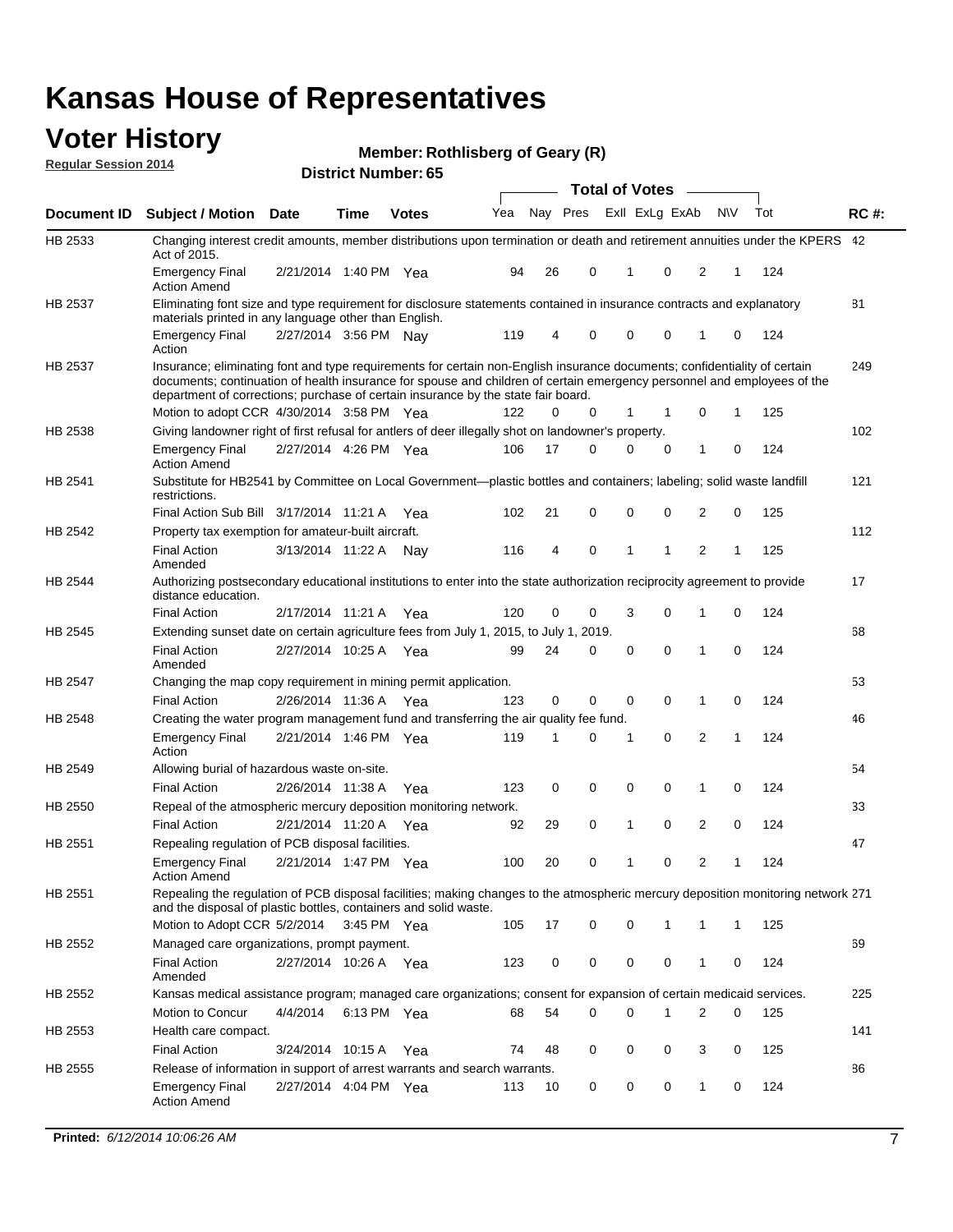### **Voter History**

**Regular Session 2014**

#### **Member: Rothlisberg of Geary (R)**

|                |                                                                                                                                                                                                                                                                                                                                                           |                       |             |              |     |          |   | <b>Total of Votes</b> |             |              |             |     |             |
|----------------|-----------------------------------------------------------------------------------------------------------------------------------------------------------------------------------------------------------------------------------------------------------------------------------------------------------------------------------------------------------|-----------------------|-------------|--------------|-----|----------|---|-----------------------|-------------|--------------|-------------|-----|-------------|
|                | Document ID Subject / Motion Date                                                                                                                                                                                                                                                                                                                         |                       | Time        | <b>Votes</b> | Yea | Nay Pres |   | Exll ExLg ExAb        |             |              | <b>NV</b>   | Tot | <b>RC#:</b> |
| <b>HB 2557</b> | Changing penalties for certain taxpayers who file incorrect returns under Kansas income tax act.                                                                                                                                                                                                                                                          |                       |             |              |     |          |   |                       |             |              |             |     | 21          |
|                | <b>Final Action</b><br>Amended                                                                                                                                                                                                                                                                                                                            | 2/19/2014 11:35 A     |             | Yea          | 122 | 0        | 0 | 0                     | 0           | 2            | $\mathbf 0$ | 124 |             |
| HB 2561        | Licensure of pharmacists and registration of pharmacy interns by board of pharmacy.                                                                                                                                                                                                                                                                       |                       |             |              |     |          |   |                       |             |              |             |     | 55          |
|                | <b>Final Action</b>                                                                                                                                                                                                                                                                                                                                       | 2/26/2014 11:39 A Yea |             |              | 105 | 18       | 0 | 0                     | 0           | 1            | 0           | 124 |             |
| HB 2564        | Requiring 60-day wait before re-employment for retirement benefit eligibility.                                                                                                                                                                                                                                                                            |                       |             |              |     |          |   |                       |             |              |             |     | 43          |
|                | <b>Emergency Final</b><br>Action                                                                                                                                                                                                                                                                                                                          | 2/21/2014 1:41 PM Yea |             |              | 120 | 0        | 0 | 1                     | 0           | 2            | 1           | 124 |             |
| HB 2566        | Requiring court fee for forensic audio and video examination services.                                                                                                                                                                                                                                                                                    |                       |             |              |     |          |   |                       |             |              |             |     | 93          |
|                | <b>Emergency Final</b><br>Action                                                                                                                                                                                                                                                                                                                          | 2/27/2014 4:12 PM Yea |             |              | 123 | 0        | 0 | 0                     | $\mathbf 0$ | $\mathbf{1}$ | 0           | 124 |             |
| HB 2568        | Domestic relations; Kansas family law code; child support guidelines.                                                                                                                                                                                                                                                                                     |                       |             |              |     |          |   |                       |             |              |             |     | 70          |
|                | <b>Final Action</b><br>Amended                                                                                                                                                                                                                                                                                                                            | 2/27/2014 10:27 A     |             | Yea          | 123 | 0        | 0 | 0                     | $\mathbf 0$ | 1            | 0           | 124 |             |
| HB 2568        | Domestic relations; Kansas family law code; child support guidelines.                                                                                                                                                                                                                                                                                     |                       |             |              |     |          |   |                       |             |              |             |     | 268         |
|                | Motion to adopt CCR 5/2/2014                                                                                                                                                                                                                                                                                                                              |                       | 3:28 PM Yea |              | 123 | 0        | 0 | 0                     | 1           | 1            | $\mathbf 0$ | 125 |             |
| HB 2576        | Employment security law; creation of "new employer rate."                                                                                                                                                                                                                                                                                                 |                       |             |              |     |          |   |                       |             |              |             |     | 71          |
|                | <b>Final Action</b><br>Amended                                                                                                                                                                                                                                                                                                                            | 2/27/2014 10:28 A Yea |             |              | 123 | 0        | 0 | 0                     | 0           | 1            | 0           | 124 |             |
| HB 2576        | Employment security law; creation of "new employer rate."                                                                                                                                                                                                                                                                                                 |                       |             |              |     |          |   |                       |             |              |             |     | 159         |
|                | Motion to Concur                                                                                                                                                                                                                                                                                                                                          | 3/25/2014 10:47 A     |             | Yea          | 122 | 0        | 0 | 1                     | 0           | 2            | 0           | 125 |             |
| HB 2577        | Allowing parents to remain anonymous when surrendering an infant under the newborn protection act.                                                                                                                                                                                                                                                        |                       |             |              |     |          |   |                       |             |              |             |     | 56          |
|                | <b>Final Action</b><br>Amended                                                                                                                                                                                                                                                                                                                            | 2/26/2014 11:41 A Yea |             |              | 123 | $\Omega$ | 0 | 0                     | $\Omega$    | 1            | 0           | 124 |             |
| HB 2577        | Allowing parents to remain anonymous when surrendering an infant under the newborn protection act.                                                                                                                                                                                                                                                        |                       |             |              |     |          |   |                       |             |              |             |     | 220         |
|                | Motion to Concur                                                                                                                                                                                                                                                                                                                                          | 4/4/2014              | 11:45 A     | Yea          | 121 | $\Omega$ | 0 | 1                     | 1           | 1            | 1           | 125 |             |
| HB 2578        | Certification by chief law enforcement officer for transfer of a firearm when required by federal law.                                                                                                                                                                                                                                                    |                       |             |              |     |          |   |                       |             |              |             |     | 122         |
|                | <b>Final Action</b><br>Amended                                                                                                                                                                                                                                                                                                                            | 3/17/2014 11:22 A     |             | Yea          | 123 | $\Omega$ | 0 | 0                     | 0           | 2            | 0           | 125 |             |
| HB 2578        | Regulating the possession of weapons.                                                                                                                                                                                                                                                                                                                     |                       |             |              |     |          |   |                       |             |              |             |     | 235         |
|                | Motion to Adopt CCR 4/5/2014 4:40 PM Yea                                                                                                                                                                                                                                                                                                                  |                       |             |              | 102 | 19       | 0 | 0                     | 0           | 4            | 0           | 125 |             |
| HB 2580        | Specifying the duties of the state fire marshal relating to regional emergency response teams for hazardous materials and<br>search and rescue incidents.                                                                                                                                                                                                 |                       |             |              |     |          |   |                       |             |              |             |     | 72          |
|                | <b>Final Action</b><br>Amended                                                                                                                                                                                                                                                                                                                            | 2/27/2014 10:29 A     |             | Yea          | 113 | 10       | 0 | 0                     | $\mathbf 0$ | 1            | 0           | 124 |             |
| HB 2580        | Kansas Real Estate Appraisal Board; licensee fingerprinting and criminal background checks.                                                                                                                                                                                                                                                               |                       |             |              |     |          |   |                       |             |              |             |     | 272         |
|                | Motion to adopt CCR 5/2/2014                                                                                                                                                                                                                                                                                                                              |                       | 3:49 PM Yea |              | 115 | 7        | 0 | 0                     | 1           | 1            | 1           | 125 |             |
| HB 2582        | Creating an exemption from food establishment licensing for churches.                                                                                                                                                                                                                                                                                     |                       |             |              |     |          |   |                       |             |              |             |     | 57          |
|                | <b>Final Action</b>                                                                                                                                                                                                                                                                                                                                       | 2/26/2014 11:42 A Yea |             |              | 123 | 0        | 0 | 0                     | 0           |              | 0           | 124 |             |
| HB 2588        | Child in need of care; juvenile offenders; permanent custodians.                                                                                                                                                                                                                                                                                          |                       |             |              |     |          |   |                       |             |              |             |     | 94          |
|                | <b>Emergency Final</b><br><b>Action Amend</b>                                                                                                                                                                                                                                                                                                             | 2/27/2014 4:14 PM Yea |             |              | 123 | 0        | 0 | 0                     | 0           | 1            | 0           | 124 |             |
| HB 2588        | Senate Substitute for HB 2588 by Committee on Judiciary - Concerning children and minors; relating to children in need of<br>care; placement in juvenile detention facilities; permanent custodians; relating to juvenile offenders; alternative adjudication;<br>youth residential centers and services; risk assessment; sentencing; good time credits. |                       |             |              |     |          |   |                       |             |              |             |     | 244         |
|                | Motion to adopt CCR 4/30/2014 3:36 PM Yea                                                                                                                                                                                                                                                                                                                 |                       |             |              | 123 | 0        | 0 | 1                     | 1           | 0            | 0           | 125 |             |
| HB 2591        | Requiring certain audit reports to be filed electronically and to be filed only with the department of administration.                                                                                                                                                                                                                                    |                       |             |              |     |          |   |                       |             |              |             |     | 58          |
|                | <b>Final Action</b>                                                                                                                                                                                                                                                                                                                                       | 2/26/2014 11:43 A Yea |             |              | 123 | 0        | 0 | 0                     | 0           | 1            | 0           | 124 |             |
| HB 2595        | State fossils; the tylosaurus and the pteranodon.                                                                                                                                                                                                                                                                                                         |                       |             |              |     |          |   |                       |             |              |             |     | 73          |
|                | <b>Final Action</b><br>Amended                                                                                                                                                                                                                                                                                                                            | 2/27/2014 10:31 A Yea |             |              | 96  | 27       | 0 | 0                     | 0           | 1            | 0           | 124 |             |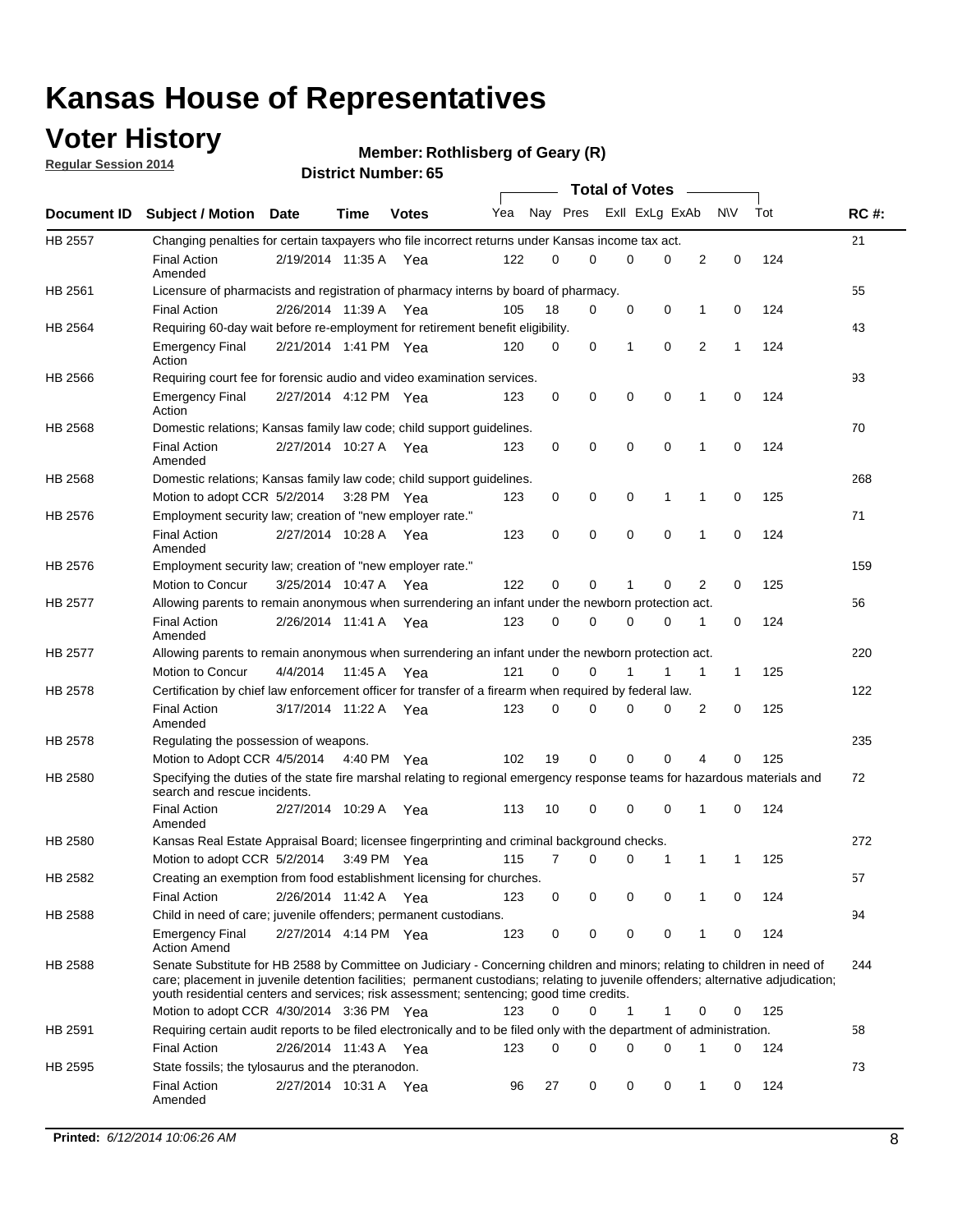### **Voter History**

**Regular Session 2014**

**Member: Rothlisberg of Geary (R)** 

|                    |                                                                                                                                                                                                                                       |                       |             | DISTRICT MAILINGL 05 |     |              |                         |   | <b>Total of Votes</b>      |              |             |     |             |
|--------------------|---------------------------------------------------------------------------------------------------------------------------------------------------------------------------------------------------------------------------------------|-----------------------|-------------|----------------------|-----|--------------|-------------------------|---|----------------------------|--------------|-------------|-----|-------------|
| <b>Document ID</b> | <b>Subject / Motion</b>                                                                                                                                                                                                               | <b>Date</b>           | Time        | <b>Votes</b>         | Yea |              | Nay Pres Exll ExLg ExAb |   |                            | <b>NV</b>    |             | Tot | <b>RC#:</b> |
| HB 2596            | Computation of retirement benefits when a state officer or employee is placed on furlough or has reduction in compensation.                                                                                                           |                       |             |                      |     |              |                         |   |                            |              |             |     | 74          |
|                    | <b>Final Action</b>                                                                                                                                                                                                                   | 2/27/2014 10:33 A     |             | Yea                  | 123 | 0            | $\Omega$                |   | 0<br>$\Omega$              |              | 0           | 124 |             |
| HB 2596            | Computation of retirement benefits when a state officer or employee is placed on furlough or has reduction in<br>compensation.                                                                                                        |                       |             |                      |     |              |                         |   |                            |              |             |     | 246         |
|                    | Motion to adopt CCR 4/30/2014 3:45 PM Yea                                                                                                                                                                                             |                       |             |                      | 123 | 0            | 0                       |   | 1<br>1                     | 0            | 0           | 125 |             |
| HB 2597            | Municipal recycling services                                                                                                                                                                                                          |                       |             |                      |     |              |                         |   |                            |              |             |     | 97          |
|                    | <b>Emergency Final</b><br><b>Action Amend</b>                                                                                                                                                                                         | 2/27/2014 4:20 PM     |             | Nav                  | 105 | 18           | 0                       |   | $\mathbf 0$<br>0           | 1            | $\mathbf 0$ | 124 |             |
| HB 2599            | Authorizing the secretary of state to grant an easement to the unified government of Wyandotte county.                                                                                                                                |                       |             |                      |     |              |                         |   |                            |              |             |     | 22          |
|                    | <b>Final Action</b>                                                                                                                                                                                                                   | 2/19/2014 11:37 A     |             | Yea                  | 120 | 2            | $\mathbf 0$             |   | 0<br>0                     | 2            | 0           | 124 |             |
| HB 2599            | Authorizing the secretary of state to grant an easement to the unified government of Wyandotte county.                                                                                                                                |                       |             |                      |     |              |                         |   |                            |              |             |     | 118         |
|                    | Motion to Concur                                                                                                                                                                                                                      | 3/14/2014 11:25 A     |             | Yea                  | 118 | $\Omega$     | 0                       |   | $\overline{2}$<br>1        | 4            | 0           | 125 |             |
| HB 2602            | Increasing the percentage of unclassified employees allowed to be employed by KPERS from 25% to 50%.                                                                                                                                  |                       |             |                      |     |              |                         |   |                            |              |             |     | 44          |
|                    | <b>Emergency Final</b><br>Action                                                                                                                                                                                                      | 2/21/2014 1:43 PM Yea |             |                      | 107 | 13           | 0                       |   | 0<br>1                     | 2            | 1           | 124 |             |
| HB 2602            | Increasing the percentage of unclassified employees allowed to be employed by KPERS from 25% to 50%.                                                                                                                                  |                       |             |                      |     |              |                         |   |                            |              |             |     | 195         |
|                    | Motion to Concur                                                                                                                                                                                                                      | 4/1/2014              | 10:57 A Yea |                      | 108 | 15           | 0                       | 1 | 0                          |              | 0           | 125 |             |
| HB 2609            | Practice of pharmacy; filling and refilling of prescriptions.                                                                                                                                                                         |                       |             |                      |     |              |                         |   |                            |              |             |     | 105         |
|                    | <b>Emergency Final</b><br><b>Action Amend</b>                                                                                                                                                                                         | 2/27/2014 4:29 PM Yea |             |                      | 123 | 0            | $\mathbf 0$             |   | $\mathbf 0$<br>$\mathbf 0$ | 1            | $\mathbf 0$ | 124 |             |
| HB 2611            | Conduct of dental offices.                                                                                                                                                                                                            |                       |             |                      |     |              |                         |   |                            |              |             |     | 83          |
|                    | <b>Emergency Final</b><br>Action                                                                                                                                                                                                      | 2/27/2014 3:59 PM Yea |             |                      | 123 | 0            | $\mathbf 0$             |   | $\mathbf 0$<br>0           | 1            | 0           | 124 |             |
| HB 2612            | Relating to district judge and district magistrate judge vacancies.                                                                                                                                                                   |                       |             |                      |     |              |                         |   |                            |              |             |     | 75          |
|                    | <b>Final Action</b><br>Amended                                                                                                                                                                                                        | 2/27/2014 10:34 A     |             | Yea                  | 106 | 17           | $\mathbf 0$             |   | $\mathbf 0$<br>0           | 1            | $\mathbf 0$ | 124 |             |
| HB 2613            | Relating to the issuance of stillbirth and unborn child's death certificates.                                                                                                                                                         |                       |             |                      |     |              |                         |   |                            |              |             |     | 103         |
|                    | <b>Emergency Final</b><br><b>Action Amend</b>                                                                                                                                                                                         | 2/27/2014 4:27 PM Yea |             |                      | 122 | 1            | 0                       |   | $\mathbf 0$<br>$\Omega$    | 1            | $\Omega$    | 124 |             |
| HB 2615            | Substitute for HB 2615 by Committee on Commerce, Labor and Economic Development - Workers compensation assigned<br>risk pool.                                                                                                         |                       |             |                      |     |              |                         |   |                            |              |             |     | 185         |
|                    | <b>EFA Sub Bill</b><br>Amended                                                                                                                                                                                                        | 3/26/2014 3:42 PM Yea |             |                      | 98  | 25           | 0                       |   | 1<br>0                     | 1            | 0           | 125 |             |
| HB 2616            | Secretary of labor; explore agreement to allow state of Kansas to enforce OSHA standards.                                                                                                                                             |                       |             |                      |     |              |                         |   |                            |              |             |     | 92          |
|                    | <b>Emergency Final</b><br>Action                                                                                                                                                                                                      | 2/27/2014 4:11 PM Yea |             |                      | 93  | 30           | 0                       |   | 0<br>0                     | 1            | 0           | 124 |             |
| HB 2616            | Senate Substitute for HB 2616 by Committee on Commerce - Secretary of labor directed to study state enforcement of OSHA 261<br>standards.                                                                                             |                       |             |                      |     |              |                         |   |                            |              |             |     |             |
|                    | Motion to Concur                                                                                                                                                                                                                      | 5/2/2014              | 11:47 A Yea |                      | 94  | 30           | 0                       |   | 0                          | 0            | 0           | 125 |             |
| HB 2633            | Substitute for HB 2633 by Committee on Corrections and Juvenile Justice - Juvenile offenders; youth residential centers and<br>services; risk assessment; raising the age for prosecution as an adult; sentencing; good time credits. |                       |             |                      |     |              |                         |   |                            |              |             |     | 106         |
|                    | <b>EFA Sub Bill</b><br>Amended                                                                                                                                                                                                        | 2/27/2014 4:31 PM Yea |             |                      | 122 | $\mathbf{1}$ | $\Omega$                |   | 0<br>0                     | $\mathbf{1}$ | 0           | 124 |             |
| HB 2636            | Secretary of health and environment and air quality standards.                                                                                                                                                                        |                       |             |                      |     |              |                         |   |                            |              |             |     | 45          |
|                    | <b>Emergency Final</b><br><b>Action Amend</b>                                                                                                                                                                                         | 2/21/2014 1:44 PM Yea |             |                      | 89  | 31           | 0                       |   | 1<br>0                     | 2            | 1           | 124 |             |
| HB 2636            | Secretary of health and environment and air quality standards.                                                                                                                                                                        |                       |             |                      |     |              |                         |   |                            |              |             |     | 212         |
|                    | Sub motion to concur 4/3/2014 7:20 PM Nay                                                                                                                                                                                             |                       |             |                      | 121 | 3            | 0                       |   | 0<br>0                     |              | 0           | 125 |             |
| HB 2642            | Income tax deduction for net gain on the sale of certain horses, cattle or livestock; income tax credit for expenditures to make 131<br>dwelling or facility accessible for persons with a disability.                                |                       |             |                      |     |              |                         |   |                            |              |             |     |             |
|                    | <b>Final Action</b><br>Amended                                                                                                                                                                                                        | 3/20/2014 11:17 A Yea |             |                      | 123 | 0            | 0                       | 0 | 1                          | 1            | 0           | 125 |             |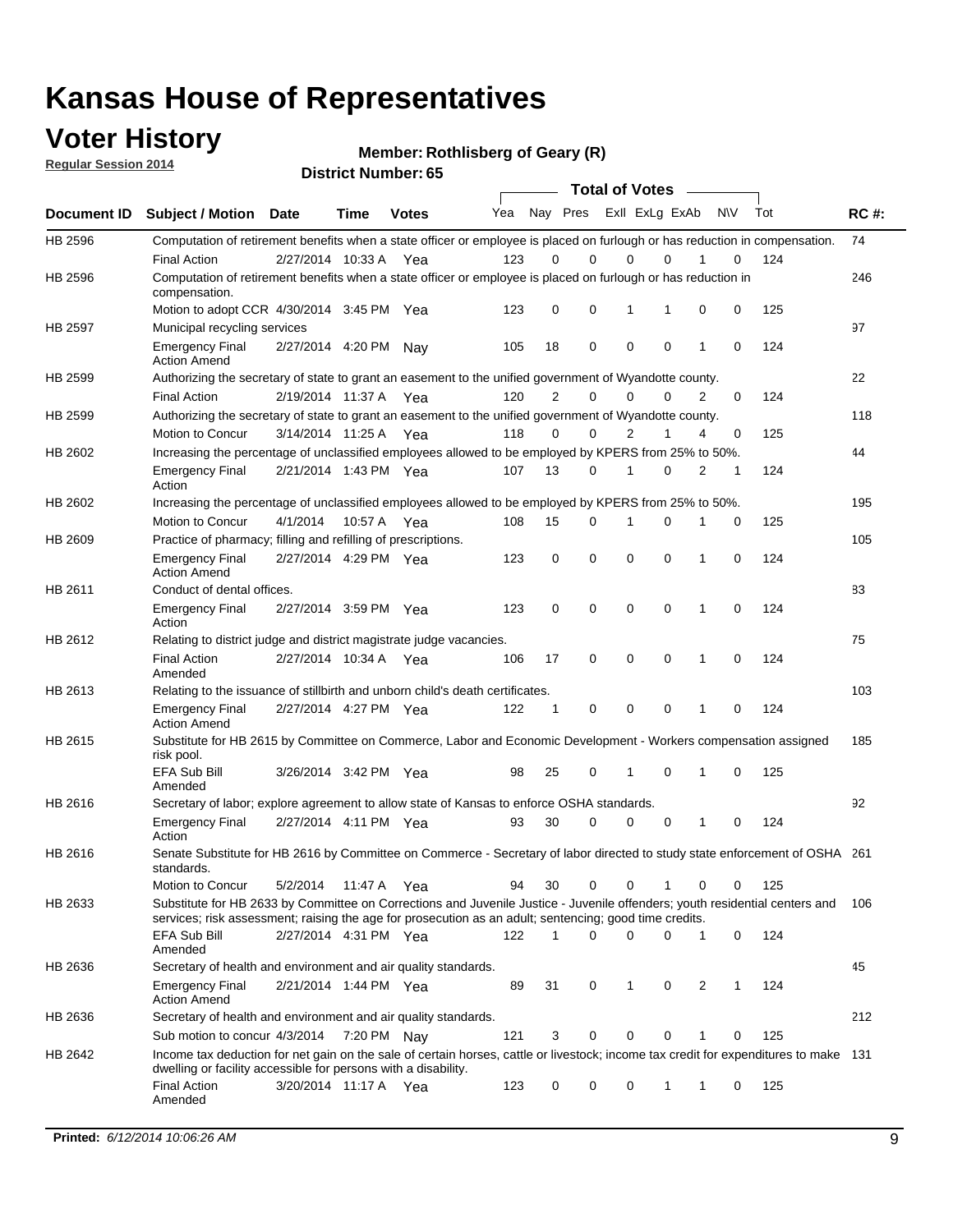### **Voter History**

| Regular Session 2014 |                                                                                                                                                                                                                                                                                                                                                                                                                                                               |                       | <b>District Number: 65</b> |              | <b>Total of Votes</b> |          |          |  |          |                         |             |     |             |
|----------------------|---------------------------------------------------------------------------------------------------------------------------------------------------------------------------------------------------------------------------------------------------------------------------------------------------------------------------------------------------------------------------------------------------------------------------------------------------------------|-----------------------|----------------------------|--------------|-----------------------|----------|----------|--|----------|-------------------------|-------------|-----|-------------|
|                      |                                                                                                                                                                                                                                                                                                                                                                                                                                                               |                       |                            |              |                       |          |          |  |          |                         |             |     |             |
| <b>Document ID</b>   | <b>Subject / Motion Date</b>                                                                                                                                                                                                                                                                                                                                                                                                                                  |                       | Time                       | <b>Votes</b> | Yea                   |          |          |  |          | Nay Pres ExII ExLg ExAb | <b>NV</b>   | Tot | <b>RC#:</b> |
| HB 2643              | Property tax; classification of commercial and industrial machinery and equipment as personal property; reclassification of<br>property upon termination of IRB tax exemption; use of independent appraisers to appraiser certain                                                                                                                                                                                                                             |                       |                            |              |                       |          |          |  |          |                         |             |     | 164         |
|                      | <b>Final Action</b><br>Amended                                                                                                                                                                                                                                                                                                                                                                                                                                | 3/26/2014 10:56 A Yea |                            |              | 123                   | $\Omega$ | $\Omega$ |  |          | 0<br>-1                 | 0           | 125 |             |
| HB 2643              | Property tax; classification of commercial and industrial machinery and equipment as personal property; reclassification of<br>property upon termination of IRB tax exemption; use of independent appraisers to appraiser certain complex property; motor<br>vehicles, members of military; mortgage registration tax phase out and replacement with fees; county clerk technology fund;<br>county treasurer technology fund.                                 |                       |                            |              |                       |          |          |  |          |                         |             |     | 274         |
|                      | Motion to Concur                                                                                                                                                                                                                                                                                                                                                                                                                                              | 5/2/2014              |                            | 5:12 PM Nav  | 16                    | 108      | 0        |  | 0        | 0<br>1                  | 0           | 125 |             |
| HB 2643              | Property tax; classification of commercial and industrial machinery and equipment as personal property; reclassification of<br>property upon termination of IRB tax exemption; use of independent appraisers to appraiser certain complex property; motor<br>vehicles, members of military; mortgage registration tax phase out and replacement with fees; county clerk technology fund;<br>county treasurer technology fund.<br>Motion to adopt CCR 5/3/2014 |                       | 1:53 AM                    |              | 70                    | 53       | 0        |  | 0        | 0<br>1                  | 1           | 125 | 286         |
| HB 2648              | Property tax exemption for levees.                                                                                                                                                                                                                                                                                                                                                                                                                            |                       |                            | Nav          |                       |          |          |  |          |                         |             |     | 100         |
|                      | <b>Emergency Final</b><br><b>Action Amend</b>                                                                                                                                                                                                                                                                                                                                                                                                                 | 2/27/2014 4:23 PM Yea |                            |              | 100                   | 23       | 0        |  | 0        | 0<br>$\mathbf{1}$       | 0           | 124 |             |
| HB 2651              | County law library.<br><b>Final Action</b>                                                                                                                                                                                                                                                                                                                                                                                                                    | 2/27/2014 10:38 A     |                            | Nay          | 82                    | 41       | 0        |  | 0        | 0<br>$\mathbf{1}$       | 0           | 124 | 76          |
|                      | Amended                                                                                                                                                                                                                                                                                                                                                                                                                                                       |                       |                            |              |                       |          |          |  |          |                         |             |     |             |
| HB 2655              | Allowing veterans with PTSD to seek mental health treatment upon certain convictions.                                                                                                                                                                                                                                                                                                                                                                         |                       |                            |              |                       |          |          |  |          |                         |             |     | 77          |
|                      | <b>Final Action</b><br>Amended                                                                                                                                                                                                                                                                                                                                                                                                                                | 2/27/2014 10:40 A Yea |                            |              | 123                   | 0        | 0        |  | 0        | 0<br>$\mathbf{1}$       | 0           | 124 |             |
| HB 2655              | Senate Substitute for HB 2655 by Committee on Judiciary - Allowing veterans with PTSD to seek mental health treatment<br>upon certain convictions; also amending the crimes of interference with law enforcement and giving a false alarm.                                                                                                                                                                                                                    |                       |                            |              |                       |          |          |  |          |                         |             |     | 224         |
|                      | Motion to Concur                                                                                                                                                                                                                                                                                                                                                                                                                                              | 4/4/2014              |                            | 5:42 PM Yea  | 122                   | $\Omega$ | $\Omega$ |  | $\Omega$ | 1<br>2                  | $\Omega$    | 125 |             |
| HB 2656              | Authorizing the state of Kansas to pay the death gratuity benefit to the designated survivor of a Kansas service member during 48<br>a federal government shutdown and providing for reimbursement to the state                                                                                                                                                                                                                                               |                       |                            |              |                       |          |          |  |          |                         |             |     |             |
|                      | <b>Final Action</b>                                                                                                                                                                                                                                                                                                                                                                                                                                           | 2/26/2014 11:27 A Yea |                            |              | 123                   | 0        | 0        |  | 0        | 0<br>1                  | 0           | 124 |             |
| HB 2661              | Substitute for HB 2661 by Committee on Energy and Environment - Siting of electric transmission lines; notice and hearing<br>requirements.                                                                                                                                                                                                                                                                                                                    |                       |                            |              |                       |          |          |  |          |                         |             |     | 181         |
|                      | <b>EFA Sub Bill</b>                                                                                                                                                                                                                                                                                                                                                                                                                                           | 3/26/2014 3:37 PM Yea |                            |              | 119                   | 4        | 0        |  | 1        | 0<br>$\mathbf{1}$       | 0           | 125 |             |
| HB 2662              | Expungment of driving under the influence convictions.                                                                                                                                                                                                                                                                                                                                                                                                        |                       |                            |              |                       |          |          |  |          |                         |             |     | 116         |
|                      | <b>Final Action</b><br>Amended                                                                                                                                                                                                                                                                                                                                                                                                                                | 3/14/2014 11:22 A     |                            | Yea          | 87                    | 31       | 0        |  | 2        | 4<br>1                  | 0           | 125 |             |
| HB 2668              | Health insurance for qualified professional associations.                                                                                                                                                                                                                                                                                                                                                                                                     |                       |                            |              |                       |          |          |  |          |                         |             |     | 34          |
|                      | <b>Final Action</b><br>Amended                                                                                                                                                                                                                                                                                                                                                                                                                                | 2/21/2014 11:21 A Yea |                            |              | 114                   | 7        | 0        |  | 1        | 2<br>0                  | $\mathbf 0$ | 124 |             |
| HB 2668              | Predetermination of health insurance benefits                                                                                                                                                                                                                                                                                                                                                                                                                 |                       |                            |              |                       |          |          |  |          |                         |             |     | 262         |
|                      | <b>Motion to Concur</b>                                                                                                                                                                                                                                                                                                                                                                                                                                       | 5/2/2014              | 12:05 P                    | Yea          | 97                    | 27       | 0        |  | 0        | 0<br>1                  | 0           | 125 |             |
| HB 2669              | State civil service board; transferred from the department of administration to the office of administrative hearings.                                                                                                                                                                                                                                                                                                                                        |                       |                            |              |                       |          |          |  |          |                         |             |     | 87          |
|                      | <b>Emergency Final</b><br>Action                                                                                                                                                                                                                                                                                                                                                                                                                              | 2/27/2014 4:05 PM Yea |                            |              | 110                   | 13       | 0        |  | 0        | 0<br>$\mathbf{1}$       | 0           | 124 |             |
| HB 2673              | Kansas healing arts act; physician assistant licensure act.                                                                                                                                                                                                                                                                                                                                                                                                   |                       |                            |              |                       |          |          |  |          |                         |             |     | 91          |
|                      | <b>Emergency Final</b><br><b>Action Amend</b>                                                                                                                                                                                                                                                                                                                                                                                                                 | 2/27/2014 4:10 PM Yea |                            |              | 105                   | 18       | 0        |  | 0        | 0<br>$\mathbf{1}$       | 0           | 124 |             |
| HB 2673              | Board of healing arts functions and duties, physician assistants licensure act and podiatry act.                                                                                                                                                                                                                                                                                                                                                              |                       |                            |              |                       |          |          |  |          |                         |             |     | 270         |
|                      | Motion to adopt CCR 5/2/2014                                                                                                                                                                                                                                                                                                                                                                                                                                  |                       |                            | 3:39 PM Yea  | 111                   | 11       | 0        |  | 0        | 1<br>1                  | 1           | 125 |             |
| HB 2675              | Relating to procurement negotiating committees; certified businesses.                                                                                                                                                                                                                                                                                                                                                                                         |                       |                            |              |                       |          |          |  |          |                         | 165         |     |             |
|                      | <b>Final Action</b><br>Amended                                                                                                                                                                                                                                                                                                                                                                                                                                | 3/26/2014 10:57 A Yea |                            |              | 123                   | 0        | 0        |  | 1        | 0<br>1                  | 0           | 125 |             |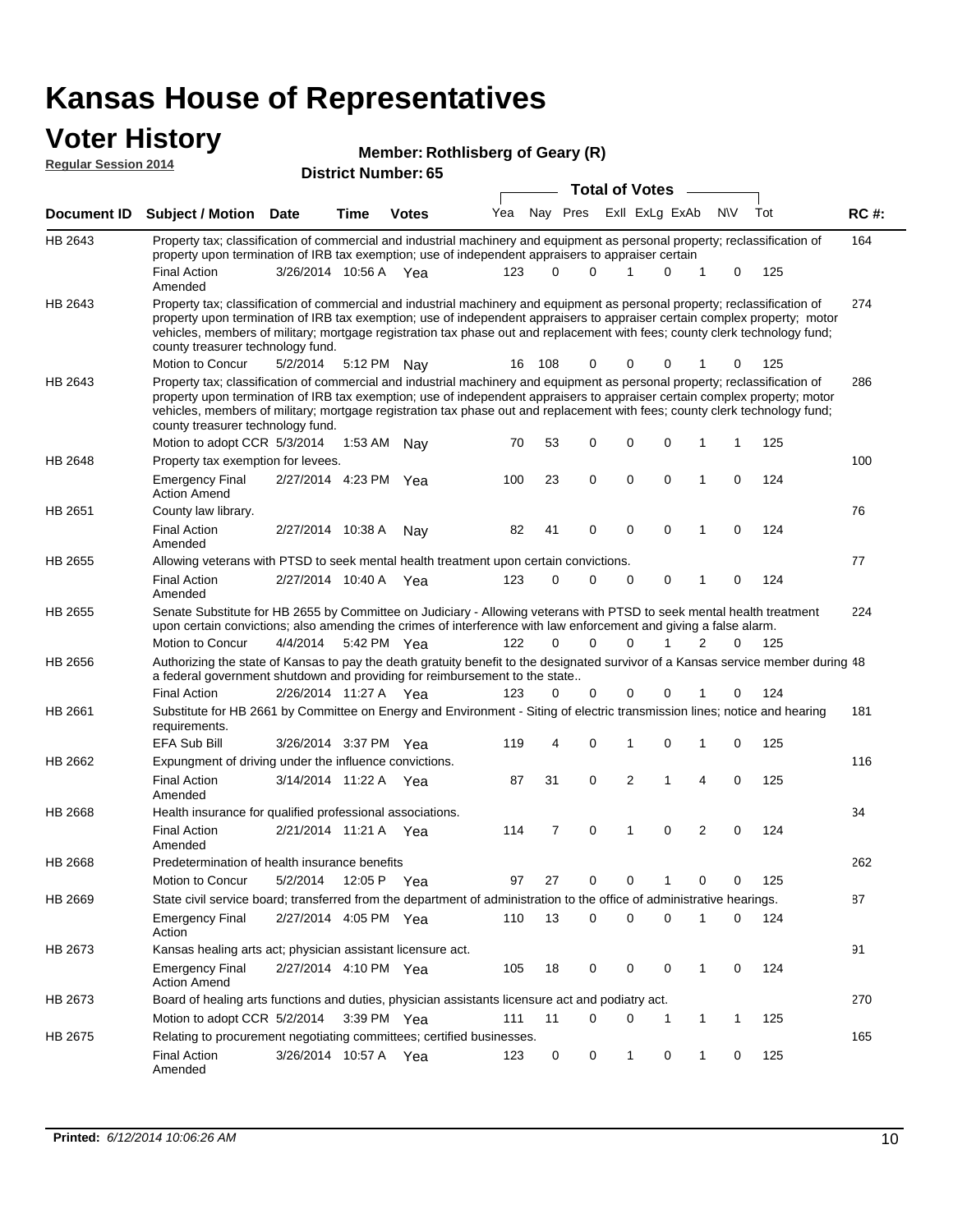#### **Voter History Regular Session 2014**

**Member: Rothlisberg of Geary (R)** 

| noguidi ocoololi 4014 |                                                                                                                                                                                                                                                                                               |                       |                       | <b>District Number: 65</b> |     |    |             |              |                         |              |              |     |             |
|-----------------------|-----------------------------------------------------------------------------------------------------------------------------------------------------------------------------------------------------------------------------------------------------------------------------------------------|-----------------------|-----------------------|----------------------------|-----|----|-------------|--------------|-------------------------|--------------|--------------|-----|-------------|
|                       |                                                                                                                                                                                                                                                                                               |                       |                       |                            |     |    |             |              | <b>Total of Votes</b>   |              |              |     |             |
| <b>Document ID</b>    | <b>Subject / Motion Date</b>                                                                                                                                                                                                                                                                  |                       | <b>Time</b>           | <b>Votes</b>               | Yea |    |             |              | Nay Pres ExII ExLg ExAb |              | N\V          | Tot | <b>RC#:</b> |
| HB 2681               | Substitute for HB2681 by Committee on Veterans, Military, and Homeland Security--Abolishing the Kansas commission on<br>veterans affairs; creating the Kansas commission on veterans affairs office within the executive branch of government.<br>Final Action Sub Bill 3/20/2014 11:18 A Yea |                       |                       |                            | 123 | 0  | $\Omega$    | 0            | 1                       | 1            | 0            | 125 | 132         |
| HB 2681               | Substitute for HB2681 by Committee on Veterans, Military, and Homeland Security - Abolishing the Kansas commission on<br>veterans affairs; creating the Kansas commission on veterans affairs office within the executive branch of government.                                               |                       |                       |                            |     |    |             |              |                         |              |              |     | 219         |
|                       | Motion to Concur                                                                                                                                                                                                                                                                              | 4/4/2014              | 11:41 A               | Yea                        | 122 | 0  | $\Omega$    | 1            | 1                       | 1            | 0            | 125 |             |
| HB 2684               | Allocating moneys from driver's license fees to the judicial branch nonjudicial salary adjustment fund.                                                                                                                                                                                       |                       |                       |                            |     |    |             |              |                         |              |              |     | 78          |
|                       | <b>Final Action</b>                                                                                                                                                                                                                                                                           |                       | 2/27/2014 10:41 A     | Nav                        | 93  | 30 | $\Omega$    | 0            | 0                       | 1            | 0            | 124 |             |
| HB 2687               | Unclaimed property act and hearings.                                                                                                                                                                                                                                                          |                       |                       |                            |     |    |             |              |                         |              |              |     | 59          |
|                       | <b>Final Action</b>                                                                                                                                                                                                                                                                           |                       | 2/26/2014 11:44 A     | Yea                        | 119 | 4  | $\mathbf 0$ | 0            | 0                       | 1            | 0            | 124 |             |
| HB 2687               | Unclaimed property act and hearings.                                                                                                                                                                                                                                                          |                       |                       |                            |     |    |             |              |                         |              |              |     | 251         |
|                       | Motion to Concur                                                                                                                                                                                                                                                                              | 5/1/2014              |                       | 1:56 PM Yea                | 125 | 0  | $\mathbf 0$ | 0            | 0                       | 0            | 0            | 125 |             |
| HB 2689               | Amending which convictions are counted for driving while license canceled, suspended or revoked.                                                                                                                                                                                              |                       |                       |                            |     |    |             |              |                         |              |              |     | 231         |
|                       | <b>Final Action</b><br>Amended                                                                                                                                                                                                                                                                | 4/5/2014              | 10:23 A               | Yea                        | 121 | 0  | 0           | 0            | 0                       | 4            | 0            | 125 |             |
| HB 2693               | Providing for testing by community colleges for commercial driver's licenses and allowing temporary commercial driver's<br>license holders the ability to drive class A commercial vehicles.                                                                                                  |                       |                       |                            |     |    |             |              |                         |              |              |     | 104         |
|                       | <b>Emergency Final</b><br><b>Action Amend</b>                                                                                                                                                                                                                                                 | 2/27/2014 4:28 PM Yea |                       |                            | 123 | 0  | 0           | 0            | 0                       | 1            | 0            | 124 |             |
| HB 2693               | Senate Substitute for HB 2693 by Committee on Transportation - Providing for testing by community colleges for commercial<br>driver's licenses; entities serving as driver's licenses examiners.<br>Motion to adopt CCR 5/1/2014                                                              |                       |                       | 4:42 PM Yea                | 125 | 0  | 0           | 0            | 0                       | 0            | 0            | 125 | 255         |
|                       |                                                                                                                                                                                                                                                                                               |                       |                       |                            |     |    |             |              |                         |              |              |     |             |
| HB 2715               | Farm machinery and equipment annual highway permits, commercial drivers' license.<br><b>Emergency Final</b><br><b>Action Amend</b>                                                                                                                                                            |                       | 2/27/2014 4:21 PM Yea |                            | 123 | 0  | $\Omega$    | 0            | 0                       | 1            | 0            | 124 | 98          |
| HB 2717               | Registration of operators of assisted living, residential health care, home plus or adult day care facilities.                                                                                                                                                                                |                       |                       |                            |     |    |             |              |                         |              |              |     | 175         |
|                       | <b>Emergency Final</b><br><b>Action Amend</b>                                                                                                                                                                                                                                                 |                       | 3/26/2014 3:29 PM Yea |                            | 114 | 9  | $\Omega$    |              | 0                       | 1            | 0            | 125 |             |
| HB 2721               | Substitute for Substitute for HB 2721 by Committee on Commerce, Labor and Economic Development †Enacting the<br>business entity standard treatment act.                                                                                                                                       |                       |                       |                            |     |    |             |              |                         |              |              |     | 117         |
|                       | Final Action Sub Bill 3/14/2014 11:23 A Yea                                                                                                                                                                                                                                                   |                       |                       |                            | 118 | 0  | 0           | 2            | 1                       | 4            | 0            | 125 |             |
| HB 2721               | Substitute for Substitute for HB 2721 by Committee on Commerce, Labor and Economic Development - Enacting the business 273<br>entity standard treatment act.                                                                                                                                  |                       |                       |                            |     |    |             |              |                         |              |              |     |             |
|                       | Motion to Concur                                                                                                                                                                                                                                                                              | 5/2/2014              |                       | 3:59 PM Yea                | 122 | 0  | 0           | 0            | 1                       | 1            | 1            | 125 |             |
| <b>HB 2724</b>        | Uniform commercial driver's license act; definition of tank vehicle.<br><b>Emergency Final</b>                                                                                                                                                                                                |                       | 2/27/2014 4:22 PM Nay |                            | 122 | 1  | 0           | 0            | 0                       | 1            | 0            | 124 | 99          |
| HB 2727               | Action<br>Expiration of license plates and placards for individuals with disability.                                                                                                                                                                                                          |                       |                       |                            |     |    |             |              |                         |              |              |     |             |
|                       | <b>Emergency Final</b><br>Action                                                                                                                                                                                                                                                              |                       | 2/27/2014 4:06 PM Yea |                            | 123 | 0  | 0           | 0            | 0                       | 1            | 0            | 124 | 88          |
| HB 2728               | Permits for the operation of salvage vehicles no longer required to be prepared in triplicate.                                                                                                                                                                                                |                       |                       |                            |     |    |             |              |                         |              |              |     | 89          |
|                       | <b>Emergency Final</b><br>Action                                                                                                                                                                                                                                                              |                       | 2/27/2014 4:07 PM Nay |                            | 122 | 1  | 0           | $\Omega$     | 0                       | $\mathbf{1}$ | 0            | 124 |             |
| HB 2728               | Permits for the operation of salvage vehicles no longer required to be prepared in triplicate.                                                                                                                                                                                                |                       |                       |                            |     |    |             |              |                         |              |              |     | 192         |
|                       | Motion to Concur                                                                                                                                                                                                                                                                              |                       | 3/31/2014 11:43 A Yea |                            | 122 | 0  | 0           | 1            | 0                       | 2            | 0            | 125 |             |
| HB 2732               | Sales tax authority for Rooks county for constructing or remodeling a jail facility.                                                                                                                                                                                                          |                       |                       |                            |     |    |             |              |                         |              |              |     | 232         |
|                       | <b>Final Action</b>                                                                                                                                                                                                                                                                           | 4/5/2014              |                       | 10:24 A Yea                | 121 | 0  | 0           | 0            | 0                       | 4            | 0            | 125 |             |
| HB 2744               | Insurance; coverage for autism spectrum disorder.                                                                                                                                                                                                                                             |                       |                       |                            |     |    |             |              |                         |              |              |     | 137         |
|                       | <b>Final Action</b><br>Amended                                                                                                                                                                                                                                                                |                       | 3/21/2014 10:14 A Yea |                            | 114 | 3  | 0           | 0            | $\mathbf{1}$            | 6            | $\mathbf{1}$ | 125 |             |
| HB 2745               | Tax lien on property voluntarily transferred.                                                                                                                                                                                                                                                 |                       |                       |                            |     |    |             |              |                         |              |              |     | 166         |
|                       | <b>Final Action</b>                                                                                                                                                                                                                                                                           |                       | 3/26/2014 10:58 A     | Yea                        | 123 | 0  | 0           | $\mathbf{1}$ | 0                       | 1            | 0            | 125 |             |
|                       | Printed: 6/12/2014 10:06:26 AM                                                                                                                                                                                                                                                                |                       |                       |                            |     |    |             |              |                         |              |              |     | 11          |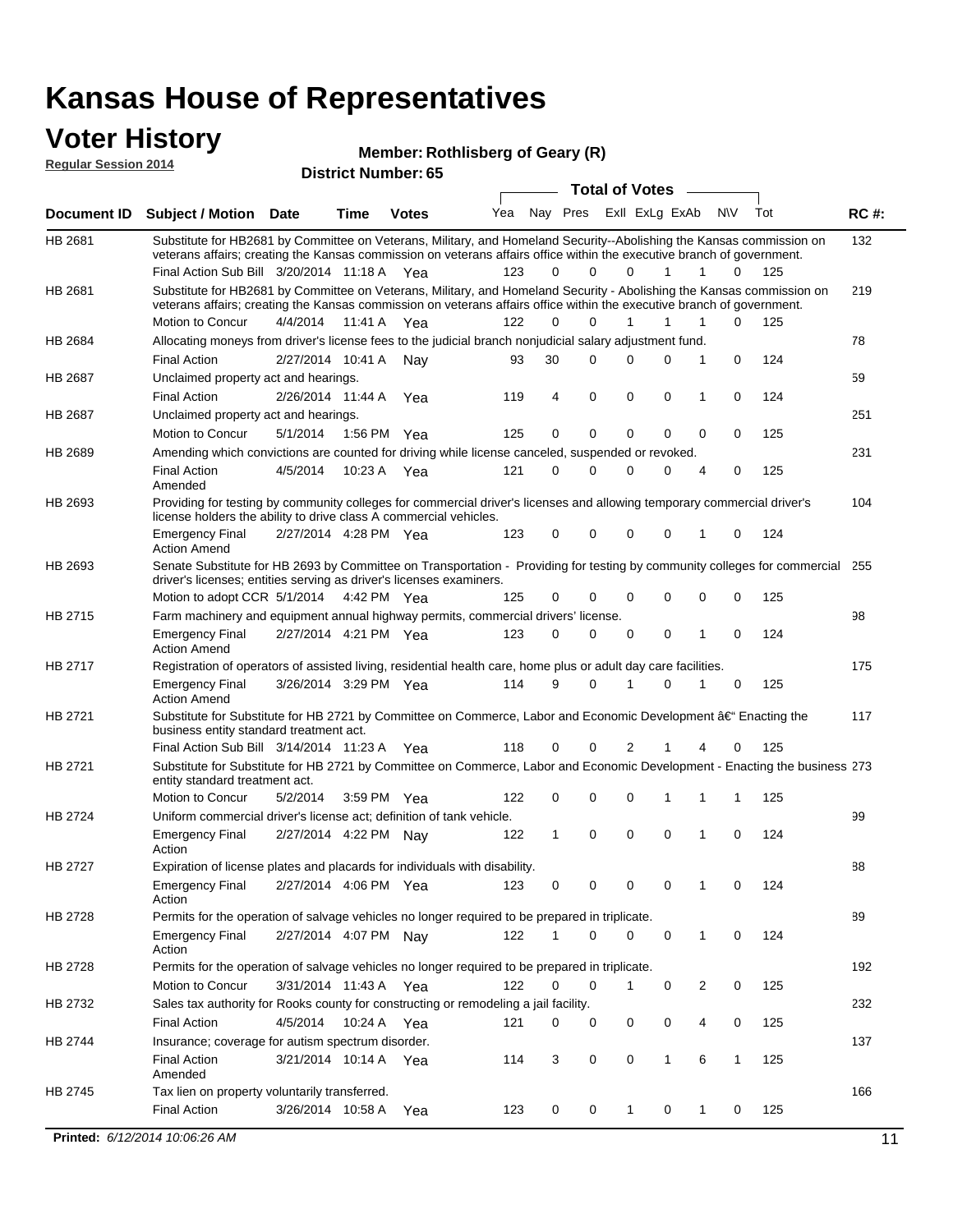### **Voter History**

**Regular Session 2014**

#### **Member: Rothlisberg of Geary (R)**

|                 |                                                                                                                                                                                                                                                      |                       |             | <b>Total of Votes</b> |     |             |          |             |                |  |   |             |     |             |
|-----------------|------------------------------------------------------------------------------------------------------------------------------------------------------------------------------------------------------------------------------------------------------|-----------------------|-------------|-----------------------|-----|-------------|----------|-------------|----------------|--|---|-------------|-----|-------------|
| Document ID     | <b>Subject / Motion Date</b>                                                                                                                                                                                                                         |                       | Time        | <b>Votes</b>          | Yea | Nav Pres    |          |             | Exll ExLg ExAb |  |   | <b>NV</b>   | Tot | <b>RC#:</b> |
| HB 2755         | Repealing the sunset on the Kansas taxpayer transparency act.                                                                                                                                                                                        |                       |             |                       |     |             |          |             |                |  |   |             |     | 140         |
|                 | <b>Final Action</b>                                                                                                                                                                                                                                  | 3/24/2014 10:13 A     |             | Yea                   | 122 | $\mathbf 0$ | 0        | 0           | 0              |  | 3 | 0           | 125 |             |
| HB 2767         | State child death review board.                                                                                                                                                                                                                      |                       |             |                       |     |             |          |             |                |  |   |             |     | 167         |
|                 | <b>Final Action</b><br>Amended                                                                                                                                                                                                                       | 3/26/2014 10:59 A     |             | Yea                   | 123 | 0           | 0        | 1           | $\mathbf 0$    |  | 1 | $\mathbf 0$ | 125 |             |
| <b>HCR 5029</b> | Urging the Kansas bureau of investigation to establish a blue alert system for the state of Kansas.                                                                                                                                                  |                       |             |                       |     |             |          |             |                |  |   |             |     | 95          |
|                 | <b>Emergency Final</b><br><b>Action Amend</b>                                                                                                                                                                                                        | 2/27/2014 4:15 PM Yea |             |                       | 121 | 2           | 0        | $\mathbf 0$ | 0              |  | 1 | 0           | 124 |             |
| <b>HCR 5031</b> | Urging Congress to provide for the prompt payment of disability compensation to U.S. Veterans.                                                                                                                                                       |                       |             |                       |     |             |          |             |                |  |   |             |     | 125         |
|                 | <b>Final Action</b>                                                                                                                                                                                                                                  | 3/19/2014 11:21 A Yea |             |                       | 122 | $\Omega$    | $\Omega$ | 0           | 1              |  | 2 | 0           | 125 |             |
| HR 6049         | Resolution encouraging the creation of a Kansas plan for comprehensive treatment of chronic obstruction pulmonary<br>disease.                                                                                                                        |                       |             |                       |     |             |          |             |                |  |   |             |     | 109         |
|                 | <b>Emergency Final</b><br><b>Action Amend</b>                                                                                                                                                                                                        | 3/6/2014              | 11:24 A     | Yea                   | 120 | $\mathbf 0$ | 0        | 2           | 1              |  | 2 | $\mathbf 0$ | 125 |             |
| HR 6063         | Urging the President to extend the qualifications for the Women's Army Corps Service Medal.                                                                                                                                                          |                       |             |                       |     |             |          |             |                |  |   |             |     | 143         |
|                 | <b>Final Action</b>                                                                                                                                                                                                                                  | 3/25/2014 10:11 A Yea |             |                       | 123 | 0           | $\Omega$ | 1           | $\Omega$       |  | 1 | 0           | 125 |             |
| <b>SB 40</b>    | House Substitute for SB 40 by Committee on Corrections and Juvenile Justice †Secretary of corrections; including juvenile<br>offenders in the prison made goods act; authorizing use of correctional industries funds for payment of                 |                       |             |                       |     |             |          |             |                |  |   |             |     | 123         |
|                 | Final Action Sub Bill 3/17/2014 11:23 A Yea                                                                                                                                                                                                          |                       |             |                       | 123 | 0           | 0        | 0           | 0              |  | 2 | 0           | 125 |             |
| <b>SB 54</b>    | Medical assistance recovery program; rules and regulations.                                                                                                                                                                                          |                       |             |                       |     |             |          |             |                |  |   |             |     | 174         |
|                 | <b>Emergency Final</b><br><b>Action Amend</b>                                                                                                                                                                                                        | 3/26/2014 3:28 PM Yea |             |                       | 95  | 28          | 0        | 1           | 0              |  | 1 | $\mathbf 0$ | 125 |             |
| <b>SB 54</b>    | Amendments to statutes regulating abortions.                                                                                                                                                                                                         |                       |             |                       |     |             |          |             |                |  |   |             |     | 214         |
|                 | Motion to Adopt CCR 4/4/2014                                                                                                                                                                                                                         |                       | 9:59 AM Yea |                       | 112 | 11          | 0        | 1           | 0              |  | 1 | 0           | 125 |             |
| SB 63           | State use law; purchases by municipalities; committee sunset date and chairperson selection.                                                                                                                                                         |                       |             |                       |     |             |          |             |                |  |   |             |     | 280         |
|                 | Motion to adopt CCR 5/2/2014                                                                                                                                                                                                                         |                       | 8:52 PM Yea |                       | 124 | $\mathbf 0$ | 0        | 0           | 0              |  | 1 | 0           | 125 |             |
| SB 99           | Lobbyists defined.                                                                                                                                                                                                                                   |                       |             |                       |     |             |          |             |                |  |   |             |     | 184         |
|                 | <b>Emergency Final</b><br>Action                                                                                                                                                                                                                     | 3/26/2014 3:41 PM Yea |             |                       | 117 | 6           | 0        | 1           | 0              |  | 1 | $\mathbf 0$ | 125 |             |
| SB 147          | House Substitute for SB 147 by Committee on Agriculture and Natural Resources †Amending the powers and duties of the 133<br>Kansas department of agriculture division of conservation and the state conservation commission.                         |                       |             |                       |     |             |          |             |                |  |   |             |     |             |
|                 | Final Action Sub Bill 3/20/2014 11:19 A Yea<br>Amended                                                                                                                                                                                               |                       |             |                       | 123 | $\Omega$    | 0        | 0           | 1              |  | 1 | 0           | 125 |             |
| <b>SB 218</b>   | House Substitute for SB 218 by Committee on Appropriations-Education; relating to the financing and instruction thereof;<br>making and concerning appropriations for the fiscal years ending June 30, 2014, and June 30, 2015, for certain agencies. |                       |             |                       |     |             |          |             |                |  |   |             |     | 226         |
|                 | Final Action Sub Bill 4/4/2014 6:17 PM Nay<br>Amended                                                                                                                                                                                                |                       |             |                       | 91  | 31          | 0        | 0           | 1              |  | 2 | $\Omega$    | 125 |             |
| <b>SB 218</b>   | House Substitute for SB 218 by Committee on Appropriations-Education; relating to the financing and instruction thereof;                                                                                                                             |                       |             |                       |     |             |          |             |                |  |   |             |     | 237         |
|                 | making and concerning appropriations for the fiscal years ending June 30, 2014, and June 30, 2015, for certain agencies.<br>Sub Motion to Adopt 4/6/2014 12:51 A Yea<br><b>CCR</b>                                                                   |                       |             |                       | 55  | 67          | 0        | 0           | 0              |  | 3 | 0           | 125 |             |
| SB 231          | House Substitute for SB 231 †Concerning valuation and appeals; renaming the state court of tax appeals; timing of<br>decisions.                                                                                                                      |                       |             |                       |     |             |          |             |                |  |   |             |     | 134         |
|                 | Final Action Sub Bill 3/20/2014 11:21 A Yea<br>Amended                                                                                                                                                                                               |                       |             |                       | 123 | 0           | 0        | 0           | 1              |  | 1 | 0           | 125 |             |
| SB 231          | House Substitute for SB 231 - Concerning valuation and appeals; renaming the state court of tax appeals; timing of<br>decisions                                                                                                                      |                       |             |                       |     |             |          |             |                |  |   |             |     | 281         |
|                 | Motion to Adopt CCR 5/2/2014                                                                                                                                                                                                                         |                       | 8:56 PM Yea |                       | 124 | 0           | 0        | 0           | 0              |  | 1 | 0           | 125 |             |
| SB 245          | House Substitute for SB 245 by Committee on Appropriations - Appropriations for FY 2014, FY 2015, and FY 2016 for the<br>department of corrections; capital improvement projects.                                                                    |                       |             |                       |     |             |          |             |                |  |   |             |     | 13          |
|                 | Final Action Sub Bill 2/13/2014 11:34 A Yea<br>Amended                                                                                                                                                                                               |                       |             |                       | 79  | 41          | 0        | 3           | 0              |  | 1 | 0           | 124 |             |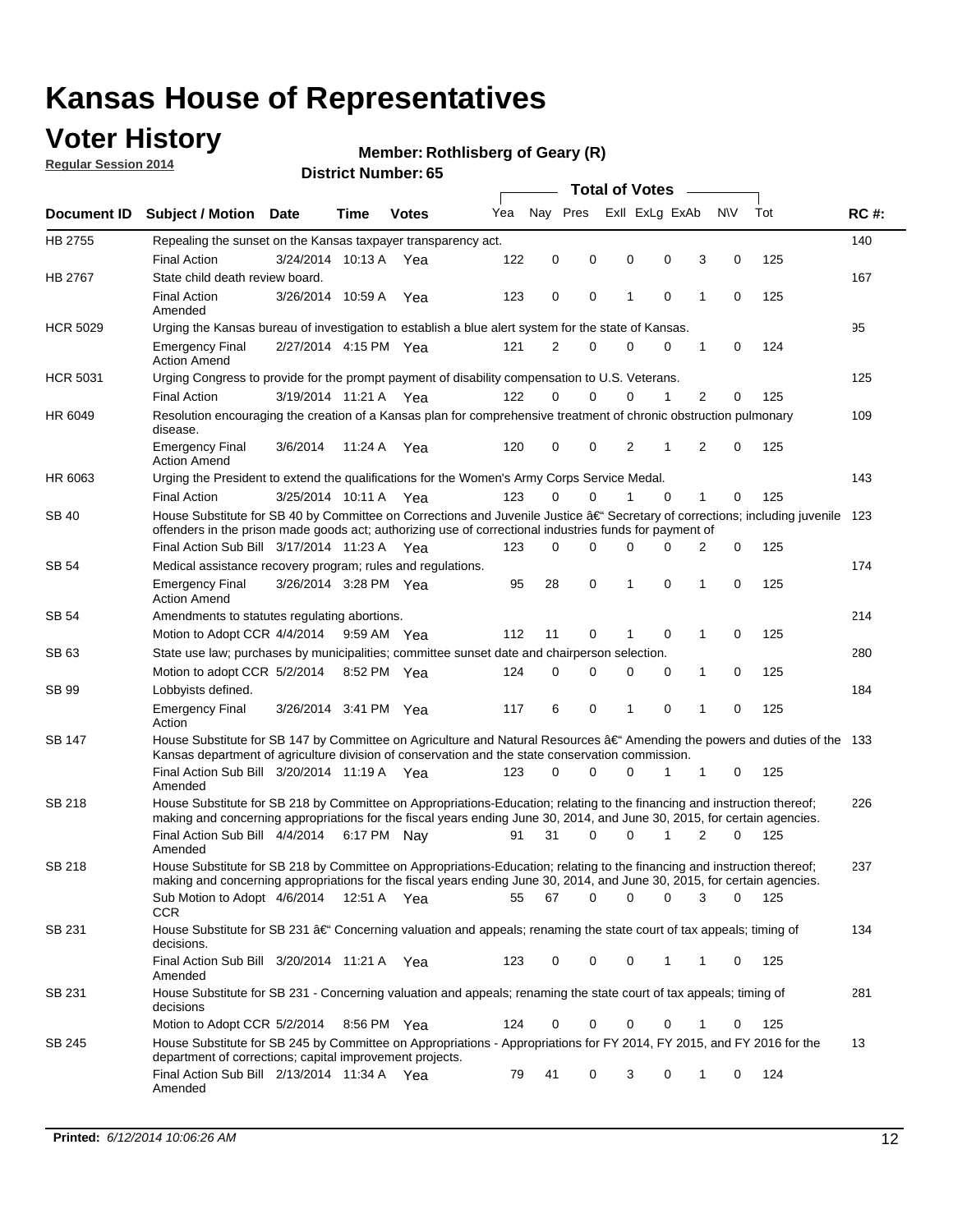#### **Voter History**

|                             | P . P . T . I . P . P . P                                                                                                                                                                                                                                                                                                                                                                                                                                                                                                                                                                                                                                                                                                                                                                                         |                       |             | Member: Rothlisberg of Geary (R) |     |             |          |                       |             |                |             |     |             |
|-----------------------------|-------------------------------------------------------------------------------------------------------------------------------------------------------------------------------------------------------------------------------------------------------------------------------------------------------------------------------------------------------------------------------------------------------------------------------------------------------------------------------------------------------------------------------------------------------------------------------------------------------------------------------------------------------------------------------------------------------------------------------------------------------------------------------------------------------------------|-----------------------|-------------|----------------------------------|-----|-------------|----------|-----------------------|-------------|----------------|-------------|-----|-------------|
| <b>Regular Session 2014</b> |                                                                                                                                                                                                                                                                                                                                                                                                                                                                                                                                                                                                                                                                                                                                                                                                                   |                       |             | <b>District Number: 65</b>       |     |             |          |                       |             |                |             |     |             |
|                             |                                                                                                                                                                                                                                                                                                                                                                                                                                                                                                                                                                                                                                                                                                                                                                                                                   |                       |             |                                  |     |             |          | <b>Total of Votes</b> |             |                |             |     |             |
| <b>Document ID</b>          | <b>Subject / Motion</b>                                                                                                                                                                                                                                                                                                                                                                                                                                                                                                                                                                                                                                                                                                                                                                                           | Date                  | Time        | <b>Votes</b>                     | Yea | Nay Pres    |          | Exll ExLg ExAb        |             |                | <b>NV</b>   | Tot | <b>RC#:</b> |
| <b>SB 245</b>               | House Substitute for SB 245 by Committee on Appropriations - Education funding; relating to mineral production; creating the 258<br>mineral production education fund, crediting 20% of remainder from oil and gas tax into such fund, moneys expended on<br>education; abolishing the oil and gas valuation depletion trust fund; allowing the counties to retain funds already in such<br>county's oil and gas valuation depletion trust fund; concerning school financing sources; proceeds from the tax levied by a<br>school district under authority of K.S.A. 2013 Supp. 72-6431, remitted to the state treasury to the credit of the state school<br>district finance fund not to the district's general fund; making and concerning appropriations for fiscal year 2017.<br>Motion to adopt CCR 5/1/2014 |                       | 5:06 PM Yea |                                  | 88  | 37          | $\Omega$ | 0                     | 0           | 0              | 0           | 125 |             |
| SB 248                      | Victim notification prior to release of certain inmates.                                                                                                                                                                                                                                                                                                                                                                                                                                                                                                                                                                                                                                                                                                                                                          |                       |             |                                  |     |             |          |                       |             |                |             |     | 119         |
|                             | <b>Final Action</b>                                                                                                                                                                                                                                                                                                                                                                                                                                                                                                                                                                                                                                                                                                                                                                                               | 3/17/2014 11:18 A Yea |             |                                  | 122 | 0           | 0        | $\mathbf 0$           | 0           | $\overline{c}$ | 1           | 125 |             |
| SB 254                      | Medical assistance recovery program; rules and regulations.                                                                                                                                                                                                                                                                                                                                                                                                                                                                                                                                                                                                                                                                                                                                                       |                       |             |                                  |     |             |          |                       |             |                |             |     | 179         |
|                             | <b>Emergency Final</b><br>Action                                                                                                                                                                                                                                                                                                                                                                                                                                                                                                                                                                                                                                                                                                                                                                                  | 3/26/2014 3:34 PM Yea |             |                                  | 123 | $\mathbf 0$ | 0        | 1                     | 0           | $\mathbf{1}$   | $\mathbf 0$ | 125 |             |
| SB 256                      | Attorney general; costs in criminal appeals.                                                                                                                                                                                                                                                                                                                                                                                                                                                                                                                                                                                                                                                                                                                                                                      |                       |             |                                  |     |             |          |                       |             |                |             |     | 147         |
|                             | <b>Final Action</b><br>Amended                                                                                                                                                                                                                                                                                                                                                                                                                                                                                                                                                                                                                                                                                                                                                                                    | 3/25/2014 10:16 A     |             | Yea                              | 119 | 4           | 0        | 1                     | 0           | 1              | 0           | 125 |             |
| SB 256                      | Amending the crime of mistreatment of a dependent adult; creating the crime of mistreatment of an elder person; amending<br>the crime of unlawful sexual relations; amending provisions relating to appearance bonds and surety regulation; amending<br>violations of the Kansas racketeer influenced and corrupt organization act; also concerning the attorney general, costs in<br>criminal appeals.                                                                                                                                                                                                                                                                                                                                                                                                           |                       |             |                                  |     |             |          |                       |             |                |             |     | 236         |
|                             | Motion to Adopt CCR 4/5/2014 6:52 PM Yea                                                                                                                                                                                                                                                                                                                                                                                                                                                                                                                                                                                                                                                                                                                                                                          |                       |             |                                  | 118 | 4           | 0        | $\Omega$              | 0           | 3              | 0           | 125 |             |
| <b>SB 258</b>               | Amending the juvenile statute of limitations to match adult time limitations for sex crimes.                                                                                                                                                                                                                                                                                                                                                                                                                                                                                                                                                                                                                                                                                                                      |                       |             |                                  |     |             |          |                       |             |                |             |     | 135         |
|                             | <b>Final Action</b><br>Amended                                                                                                                                                                                                                                                                                                                                                                                                                                                                                                                                                                                                                                                                                                                                                                                    | 3/20/2014 11:21 A Yea |             |                                  | 123 | $\Omega$    | $\Omega$ | 0                     | 1           | 1              | 0           | 125 |             |
| SB 258                      | Relating to issuance of certificates of birth resulting in stillbirth.                                                                                                                                                                                                                                                                                                                                                                                                                                                                                                                                                                                                                                                                                                                                            |                       |             |                                  |     |             |          |                       |             |                |             |     | 259         |
|                             | Motion to Adopt CCR 5/1/2014                                                                                                                                                                                                                                                                                                                                                                                                                                                                                                                                                                                                                                                                                                                                                                                      |                       | 5:12 PM Yea |                                  | 121 | 4           | 0        | 0                     | $\mathbf 0$ | 0              | $\mathbf 0$ | 125 |             |
| SB 263                      | Establishing the military funeral honors fund under the adjutant general's office.                                                                                                                                                                                                                                                                                                                                                                                                                                                                                                                                                                                                                                                                                                                                |                       |             |                                  |     |             |          |                       |             |                |             |     | 148         |
|                             | <b>Final Action</b><br>Amended                                                                                                                                                                                                                                                                                                                                                                                                                                                                                                                                                                                                                                                                                                                                                                                    | 3/25/2014 10:17 A     |             | Yea                              | 123 | 0           | 0        | 1                     | 0           | $\mathbf{1}$   | 0           | 125 |             |
| SB 263                      | Veterans and military matters; military honors fund; death gratuity; disabled veterans preference, state jobs and contracts;<br>schools on military reservations, funding.                                                                                                                                                                                                                                                                                                                                                                                                                                                                                                                                                                                                                                        |                       |             |                                  |     |             |          |                       |             |                |             |     | 256         |
|                             | Motion to adopt CCR 5/1/2014                                                                                                                                                                                                                                                                                                                                                                                                                                                                                                                                                                                                                                                                                                                                                                                      |                       | 4:47 PM Yea |                                  | 124 | 0           | 0        | $\mathbf 0$           | 0           | $\mathbf 0$    | 1           | 125 |             |
| SB 265                      | Income definition for Homestead Refund eligibility.<br><b>Final Action</b>                                                                                                                                                                                                                                                                                                                                                                                                                                                                                                                                                                                                                                                                                                                                        | 3/13/2014 11:23 A Yea |             |                                  | 121 | $\mathbf 0$ | 0        | 1                     | 1           | 2              | 0           | 125 | 113         |
| SB 265                      | Amended<br>Definition of income for homestead refund and SAFESR eligibility; income tax credits for adoption expenses and expenses to 227<br>make dwelling or facility accessible to persons with a disability; income tax deductions, self-employment taxes, expenses<br>related to organ donations, net gain on the sale of certain livestock; withholding, non-resident pass-through entity income;<br>Kansas taxpayer transparency act, sunset; sales tax exemptions.<br>Motion to Adopt CCR 4/4/2014                                                                                                                                                                                                                                                                                                         |                       | 6:29 PM Yea |                                  | 122 | 0           | 0        | 0                     |             | 2              | 0           | 125 |             |
| SB 266                      | Mineral severance tax return file date.                                                                                                                                                                                                                                                                                                                                                                                                                                                                                                                                                                                                                                                                                                                                                                           |                       |             |                                  |     |             |          |                       |             |                |             |     | 114         |
|                             | <b>Final Action</b><br>Amended                                                                                                                                                                                                                                                                                                                                                                                                                                                                                                                                                                                                                                                                                                                                                                                    | 3/13/2014 11:24 A     |             | Yea                              | 121 | 0           | 0        | 1                     | 1           | 2              | 0           | 125 |             |
| SB 266                      | Severance tax return and payment dates; sales tax authority for Rooks county; property tax exemptions for certain donations<br>of land to the state and for amateur-built aircraft; sales tax exemptions for surface mining equipment and certain charitable<br>organizations.                                                                                                                                                                                                                                                                                                                                                                                                                                                                                                                                    |                       |             |                                  |     |             |          |                       |             |                |             |     | 266         |
|                             | Motion to Adopt CCR 5/2/2014                                                                                                                                                                                                                                                                                                                                                                                                                                                                                                                                                                                                                                                                                                                                                                                      |                       | 3:19 PM Nay |                                  | 122 | 1           | 0        | 0                     | 1           | 1              | 0           | 125 |             |
| SB 267                      | Insurance; excluding real estate from acceptable security deposits with the commissioner and requiring original handwritten                                                                                                                                                                                                                                                                                                                                                                                                                                                                                                                                                                                                                                                                                       |                       |             |                                  |     |             |          |                       |             |                |             |     | 144         |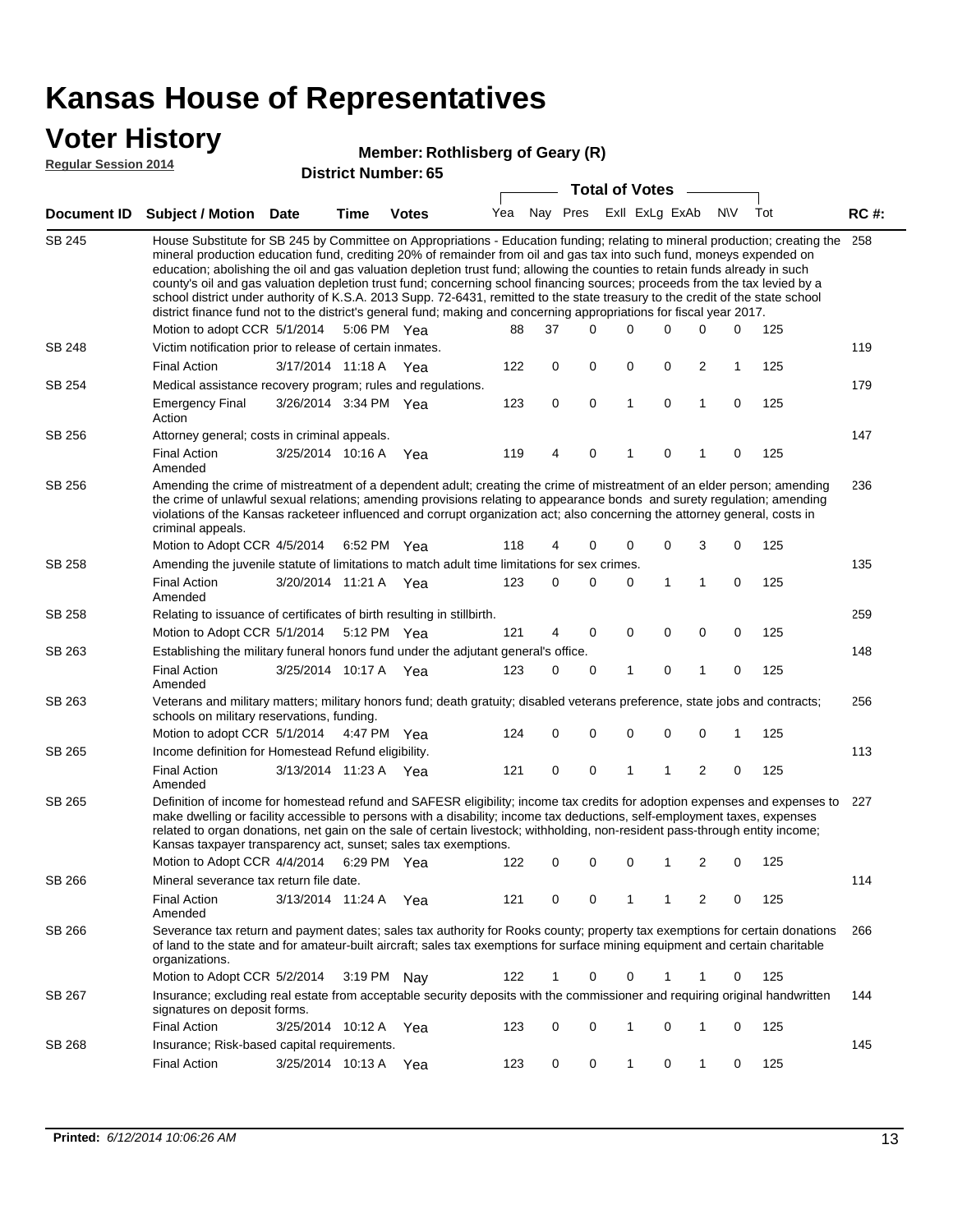### **Voter History**

**Regular Session 2014**

#### **Member: Rothlisberg of Geary (R)**

|               |                                                                                                                                                                                    |                       |      |              |     | <b>Total of Votes</b> |             |              |  |                |   |             |     |             |  |
|---------------|------------------------------------------------------------------------------------------------------------------------------------------------------------------------------------|-----------------------|------|--------------|-----|-----------------------|-------------|--------------|--|----------------|---|-------------|-----|-------------|--|
| Document ID   | <b>Subject / Motion Date</b>                                                                                                                                                       |                       | Time | <b>Votes</b> | Yea |                       | Nay Pres    |              |  | Exll ExLg ExAb |   | N\V         | Tot | <b>RC#:</b> |  |
| SB 271        | Amending the Kansas medicaid fraud control act.                                                                                                                                    |                       |      |              |     |                       |             |              |  |                |   |             |     | 176         |  |
|               | <b>Emergency Final</b><br><b>Action Amend</b>                                                                                                                                      | 3/26/2014 3:30 PM Yea |      |              | 123 | 0                     | 0           | -1           |  | 0              | 1 | 0           | 125 |             |  |
| SB 271        | Amending the Kansas medicaid fraud control act.                                                                                                                                    |                       |      |              |     |                       |             |              |  |                |   |             |     | 228         |  |
|               | Motion to Adopt CCR 4/4/2014 6:33 PM Yea                                                                                                                                           |                       |      |              | 122 | 0                     | 0           | 0            |  | 1              | 2 | 0           | 125 |             |  |
| SB 272        | Eliminating the 3% limit on controlled shooting area acreage in a county.                                                                                                          |                       |      |              |     |                       |             |              |  |                |   |             |     | 149         |  |
|               | <b>Final Action</b>                                                                                                                                                                | 3/25/2014 10:19 A Yea |      |              | 123 | 0                     | 0           | 1            |  | 0              | 1 | 0           | 125 |             |  |
| SB 273        | House Substitute for SB 273 by Committee on Transportation †Commercial vehicles; regulation and registration thereof.                                                              |                       |      |              |     |                       |             |              |  |                |   |             |     | 168         |  |
|               | Final Action Sub Bill 3/26/2014 11:00 A Yea<br>Amended                                                                                                                             |                       |      |              | 122 | 1                     | 0           | 1            |  | 0              | 1 | 0           | 125 |             |  |
| SB 273        | Regulation of commercial motor vehicles; exemption from rules and regulations of the Kansas corporation commission.                                                                |                       |      |              |     |                       |             |              |  |                |   |             |     | 265         |  |
|               | Motion to Adopt CCR 5/2/2014 3:10 PM Yea                                                                                                                                           |                       |      |              | 101 | 22                    | 0           | 0            |  | 1              | 1 | 0           | 125 |             |  |
| SB 274        | Political action committees, legislative leadership.                                                                                                                               |                       |      |              |     |                       |             |              |  |                |   |             |     | 169         |  |
|               | <b>Final Action</b><br>Amended                                                                                                                                                     | 3/26/2014 11:01 A Yea |      |              | 108 | 15                    | 0           | $\mathbf{1}$ |  | $\mathbf 0$    | 1 | 0           | 125 |             |  |
| <b>SB 278</b> | Establishing the state board of veterinary examiners within the animal health division of the Kansas department of agriculture<br>for a two-year period.                           |                       |      |              |     |                       |             |              |  |                |   |             |     | 127         |  |
|               | <b>Final Action</b>                                                                                                                                                                | 3/19/2014 11:24 A     |      | Yea          | 122 | 0                     | 0           | 0            |  | 1              | 2 | 0           | 125 |             |  |
| SB 284        | Amending the Kansas 911 act.                                                                                                                                                       |                       |      |              |     |                       |             |              |  |                |   |             |     | 124         |  |
|               | <b>Final Action</b>                                                                                                                                                                | 3/17/2014 11:24 A     |      | Nav          | 121 | $\overline{2}$        | $\mathbf 0$ | $\mathbf 0$  |  | $\mathbf 0$    | 2 | 0           | 125 |             |  |
| SB 285        | Optometrists; prohibition against limiting payment for covered services to insurance plan amounts.                                                                                 |                       |      |              |     |                       |             |              |  |                |   |             |     | 150         |  |
|               | <b>Final Action</b><br>Amended                                                                                                                                                     | 3/25/2014 10:20 A     |      | Yea          | 123 | 0                     | 0           | $\mathbf{1}$ |  | 0              | 1 | $\mathbf 0$ | 125 |             |  |
| SB 286        | Extending sunset date on certain agriculture fees from July 1, 2015, to July 1, 2019.                                                                                              |                       |      |              |     |                       |             |              |  |                |   |             |     | 151         |  |
|               | <b>Final Action</b><br>Amended                                                                                                                                                     | 3/25/2014 10:23 A Yea |      |              | 76  | 47                    | 0           | -1           |  | 0              | 1 | 0           | 125 |             |  |
| SB 286        | Agriculture; extending sunset date on certain agriculture fees from July 1, 2015, to July 1, 2018; national day of the cowboy;<br>establishing the local food and farm task force. |                       |      |              |     |                       |             |              |  |                |   |             |     | 264         |  |
|               | Motion to adopt CCR 5/2/2014 3:04 PM Yea                                                                                                                                           |                       |      |              | 102 | 21                    | 0           | 0            |  | 1              | 1 | 0           | 125 |             |  |
| <b>SB 306</b> | Modernizing certain insurance laws to allow use of additional investments.                                                                                                         |                       |      |              |     |                       |             |              |  |                |   |             |     | 173         |  |
|               | <b>Emergency Final</b><br>Action                                                                                                                                                   | 3/26/2014 3:26 PM Yea |      |              | 123 | 0                     | 0           | 1            |  | 0              | 1 | 0           | 125 |             |  |
| <b>SB 308</b> | Updating the Kansas no-call act.                                                                                                                                                   |                       |      |              |     |                       |             |              |  |                |   |             |     | 138         |  |
|               | <b>Final Action</b>                                                                                                                                                                | 3/21/2014 10:15 A     |      | Yea          | 117 | 0                     | 0           | 0            |  | $\mathbf{1}$   | 6 | 1           | 125 |             |  |
| SB 309        | Health insurance coverage for qualified professional associations.                                                                                                                 |                       |      |              |     |                       |             |              |  |                |   |             |     | 182         |  |
|               | <b>Emergency Final</b><br>Action                                                                                                                                                   | 3/26/2014 3:38 PM Yea |      |              | 122 | $\mathbf{1}$          | 0           | 1            |  | 0              | 1 | $\mathbf 0$ | 125 |             |  |
| SB 310        | Grand juries; crimes to consider; amendment of indictment.                                                                                                                         |                       |      |              |     |                       |             |              |  |                |   |             |     | 180         |  |
|               | <b>Emergency Final</b><br>Action                                                                                                                                                   | 3/26/2014 3:35 PM Yea |      |              | 122 | 1                     | 0           | 1            |  | 0              | 1 | 0           | 125 |             |  |
| SB 311        | Increasing the noneconomic damages cap and changing rules related to expert evidence.                                                                                              |                       |      |              |     |                       |             |              |  |                |   |             |     | 142         |  |
|               | <b>Final Action</b><br>Amended                                                                                                                                                     | 3/24/2014 10:17 A Yea |      |              | 119 | 3                     | $\Omega$    | 0            |  | 0              | 3 | 0           | 125 |             |  |
| SB 311        | Increasing the noneconomic damages cap, changing rules related to expert evidence and repealing statutes pertaining to<br>collateral source benefits.                              |                       |      |              |     |                       |             |              |  |                |   |             |     | 203         |  |
|               | Motion to adopt CCR 4/3/2014 6:15 PM Yea                                                                                                                                           |                       |      |              | 120 |                       | 0           | 0            |  | 0              | 1 | 0           | 125 |             |  |
| SB 321        | Return of premiums separate from notice of denial of coverage.                                                                                                                     |                       |      |              |     |                       |             |              |  |                |   |             |     | 146         |  |
|               | <b>Final Action</b>                                                                                                                                                                | 3/25/2014 10:15 A Yea |      |              | 123 | 0                     | 0           | $\mathbf{1}$ |  | 0              | 1 | 0           | 125 |             |  |
| SB 329        | Clarifying court orders relating to parents in juvenile offender cases.<br><b>Final Action</b><br>Amended                                                                          | 3/20/2014 11:23 A Yea |      |              | 123 | 0                     | 0           | 0            |  | 1              | 1 | 0           | 125 | 136         |  |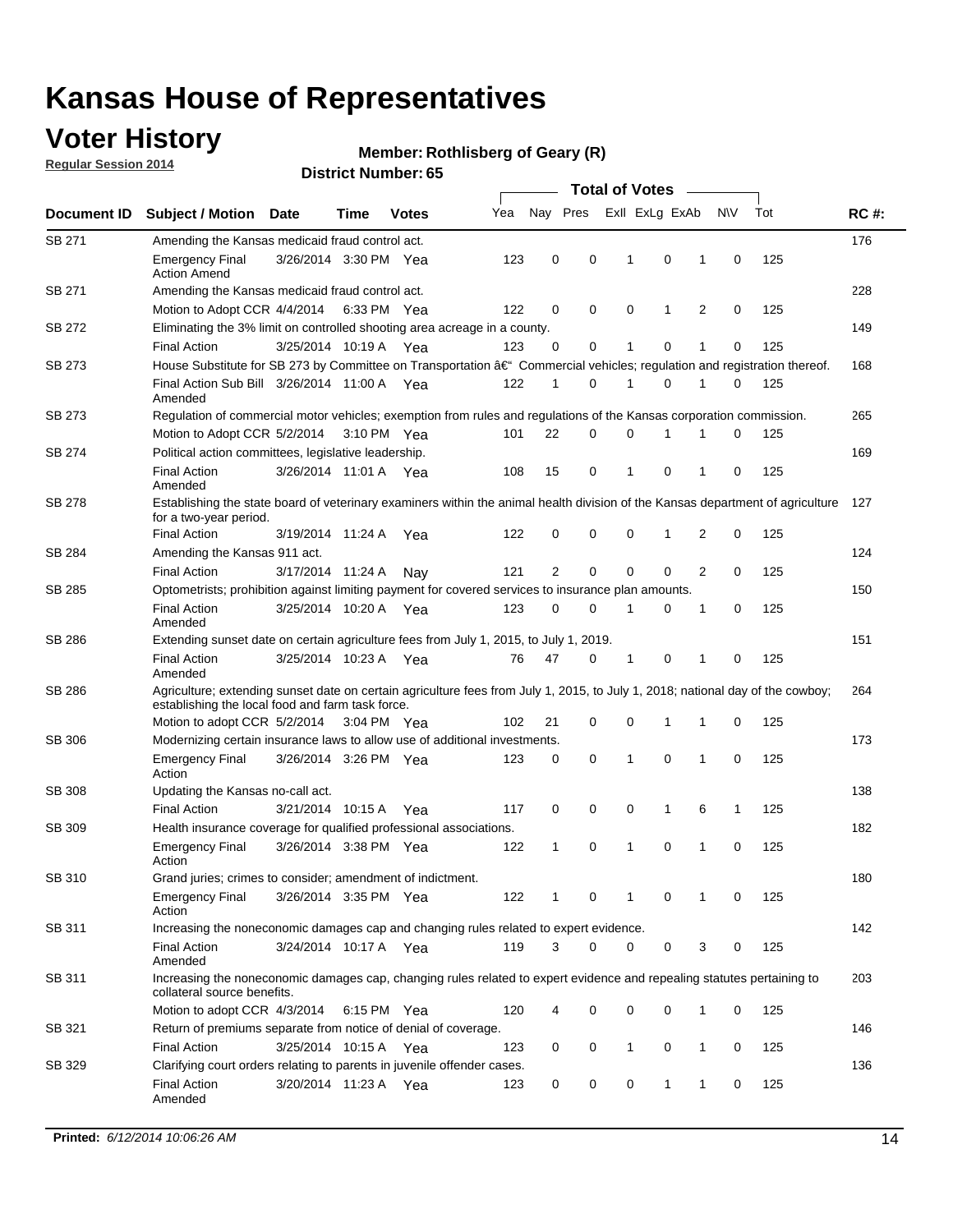### **Voter History**

**Regular Session 2014**

**Member: Rothlisberg of Geary (R)** 

|                 |                                                                                                                                                                    |                       |             | <b>Total of Votes</b> |     |              |   |                         |             |              |           |     |             |  |
|-----------------|--------------------------------------------------------------------------------------------------------------------------------------------------------------------|-----------------------|-------------|-----------------------|-----|--------------|---|-------------------------|-------------|--------------|-----------|-----|-------------|--|
| Document ID     | <b>Subject / Motion Date</b>                                                                                                                                       |                       | Time        | <b>Votes</b>          | Yea |              |   | Nay Pres ExII ExLg ExAb |             |              | <b>NV</b> | Tot | <b>RC#:</b> |  |
| SB 329          | Clarifying court orders relating to parents in juvenile offender cases and changing the statute of limitations on certain juvenile<br>offenses.                    |                       |             |                       |     |              |   |                         |             |              |           |     | 242         |  |
|                 | Motion to adopt CCR 4/30/2014 3:23 PM Nay                                                                                                                          |                       |             |                       | 122 | $\mathbf 1$  | 0 | 1                       | -1          | $\mathbf 0$  | 0         | 125 |             |  |
| SB 344          | Special permits, oversized loads, transportation of hay or feed stuffs.                                                                                            |                       |             |                       |     |              |   |                         |             |              |           |     | 152         |  |
|                 | <b>Final Action</b><br>Amended                                                                                                                                     | 3/25/2014 10:24 A     |             | Yea                   | 122 | $\mathbf{1}$ | 0 | $\mathbf{1}$            | $\mathbf 0$ | $\mathbf{1}$ | 0         | 125 |             |  |
| SB 349          | Boiler safety act; deputy inspectors.                                                                                                                              |                       |             |                       |     |              |   |                         |             |              |           |     | 128         |  |
|                 | <b>Final Action</b><br>Amended                                                                                                                                     | 3/19/2014 11:25 A     |             | Yea                   | 119 | 3            | 0 | 0                       | 1           | 2            | 0         | 125 |             |  |
| <b>SB 349</b>   | Board of technical professions; recodification of professions and scope of practice, other; boiler safety act, deputy<br>inspectors.                               |                       |             |                       |     |              |   |                         |             |              |           |     | 215         |  |
|                 | Motion to Adopt CCR 4/4/2014                                                                                                                                       |                       | 10:02 A     | Yea                   | 112 | 11           | 0 | 1                       | 0           | 1            | 0         | 125 |             |  |
| SB 351          | Vehicle identification numbers; penalties; damages.                                                                                                                |                       |             |                       |     |              |   |                         |             |              |           |     | 153         |  |
|                 | <b>Final Action</b>                                                                                                                                                | 3/25/2014 10:25 A     |             | Yea                   | 123 | 0            | 0 | $\mathbf{1}$            | 0           | 1            | 0         | 125 |             |  |
| <b>SB 357</b>   | Increasing the number of allowable hunter education deferrals.                                                                                                     |                       |             |                       |     |              |   |                         |             |              |           |     | 154         |  |
|                 | <b>Final Action</b><br>Amended                                                                                                                                     | 3/25/2014 10:26 A     |             | Yea                   | 97  | 26           | 0 | 1                       | 0           | 1            | 0         | 125 |             |  |
| SB 357          | Authorizing land purchases by the state; amending process state uses to address seized wildlife; increasing the number of<br>allowable hunter education deferrals. |                       |             |                       |     |              |   |                         |             |              |           |     | 275         |  |
|                 | Motion to Adopt CCR 5/2/2014                                                                                                                                       |                       | 7:53 PM Nay |                       | 113 | 11           | 0 | 0                       | 0           | 1            | 0         | 125 |             |  |
| SB 359          | Relating to asbestos-related liability.                                                                                                                            |                       |             |                       |     |              |   |                         |             |              |           |     | 177         |  |
|                 | <b>Emergency Final</b><br>Action                                                                                                                                   | 3/26/2014 3:32 PM Yea |             |                       | 94  | 29           | 0 | $\mathbf{1}$            | 0           | 1            | 0         | 125 |             |  |
| SB 367          | Creating the student data privacy act.                                                                                                                             |                       |             |                       |     |              |   |                         |             |              |           |     | 186         |  |
|                 | <b>Emergency Final</b><br><b>Action Amend</b>                                                                                                                      | 3/26/2014 3:43 PM Nay |             |                       | 119 | 4            | 0 | 1                       | 0           | 1            | 0         | 125 |             |  |
| <b>SB 367</b>   | Creating the student data privacy act.                                                                                                                             |                       |             |                       |     |              |   |                         |             |              |           |     | 245         |  |
|                 | Motion to adopt CCR 4/30/2014 3:41 PM Yea                                                                                                                          |                       |             |                       | 123 | 0            | 0 | 1                       | 1           | 0            | 0         | 125 |             |  |
| SB 371          | Amending employment security law regarding disposition of penalty funds and disclosure of confidential information.                                                |                       |             |                       |     |              |   |                         |             |              |           |     | 129         |  |
|                 | <b>Final Action</b>                                                                                                                                                | 3/19/2014 11:27 A Yea |             |                       | 90  | 32           | 0 | $\mathbf 0$             | 1           | 2            | 0         | 125 |             |  |
| SB 372          | Amending the shared work unemployment compensation program; layoff aversion.                                                                                       |                       |             |                       |     |              |   |                         |             |              |           |     | 155         |  |
|                 | <b>Final Action</b>                                                                                                                                                | 3/25/2014 10:28 A     |             | Yea                   | 123 | 0            | 0 | $\mathbf{1}$            | 0           | 1            | 0         | 125 |             |  |
| SB 402          | Amending statutes related to the Kansas criminal justice information system committee.                                                                             |                       |             |                       |     |              |   |                         |             |              |           |     | 178         |  |
|                 | <b>Emergency Final</b><br>Action                                                                                                                                   | 3/26/2014 3:33 PM Yea |             |                       | 123 | 0            | 0 | 1                       | 0           | 1            | 0         | 125 |             |  |
| SB 423          | Authorizing Department of Administration to sell Landon and Eisenhower state office buildings.                                                                     |                       |             |                       |     |              |   |                         |             |              |           |     | 233         |  |
|                 | <b>Final Action</b><br>Amended                                                                                                                                     | 4/5/2014              | 10:28 A     | Yea                   | 66  | 55           | 0 | 0                       | 0           | 4            | 0         | 125 |             |  |
| SB 424          | Amending the statutory requirements for a valid hospital lien.                                                                                                     |                       |             |                       |     |              |   |                         |             |              |           |     | 183         |  |
|                 | <b>Emergency Final</b><br>Action                                                                                                                                   | 3/26/2014 3:39 PM Yea |             |                       | 115 | 8            | 0 | 1                       | 0           | 1            | 0         | 125 |             |  |
| <b>SCR 1618</b> | Substitute for SCR 1618 by Committee on Federal and State Affairs -- State constitutional amendment authorizing raffles.                                           |                       |             |                       |     |              |   |                         |             |              |           |     | 170         |  |
|                 | Final Action Sub Bill 3/26/2014 11:06 A Yea                                                                                                                        |                       |             |                       | 102 | 19           | 2 | 1                       | 0           | 1            | 0         | 125 |             |  |
| <b>SCR 1620</b> | Port authority; creation in Stafford, Kansas.                                                                                                                      |                       |             |                       |     |              |   |                         |             |              |           |     | 234         |  |
|                 | <b>Final Action</b>                                                                                                                                                | 4/5/2014              | 10:29 A Yea |                       | 121 | 0            | 0 | 0                       | 0           | 4            | 0         | 125 |             |  |